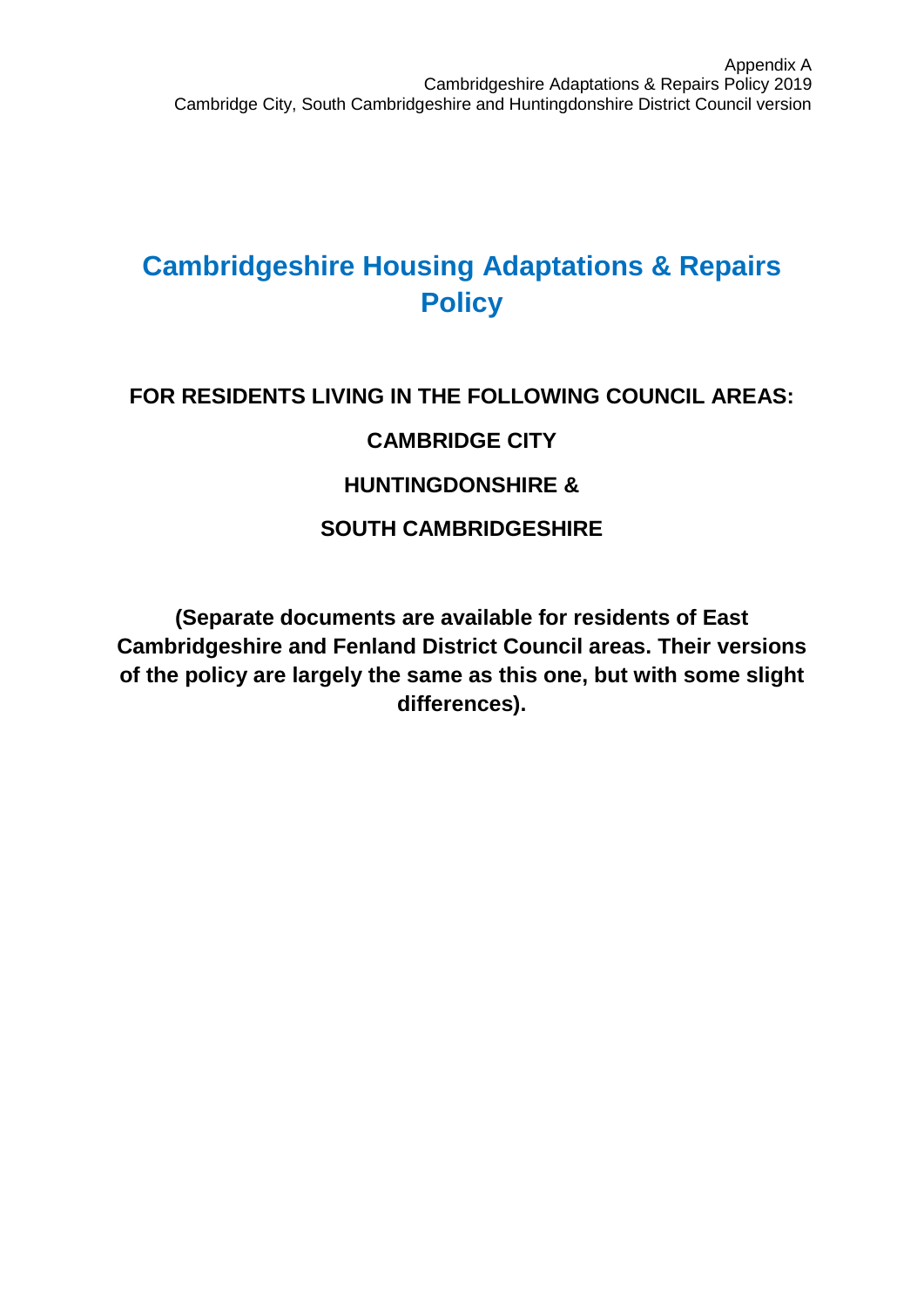## **Contents**

| 2.2 Discretionary Disabled Facilities Grant Top Up Assistance 11     |  |
|----------------------------------------------------------------------|--|
|                                                                      |  |
|                                                                      |  |
|                                                                      |  |
|                                                                      |  |
| 2.3 Discretionary Disabled Persons' Relocation Assistance (DPRA)  13 |  |
|                                                                      |  |
|                                                                      |  |
|                                                                      |  |
|                                                                      |  |
|                                                                      |  |
|                                                                      |  |
|                                                                      |  |
|                                                                      |  |
| 2.5 Discretionary funding of partnership work and other services 18  |  |
|                                                                      |  |
|                                                                      |  |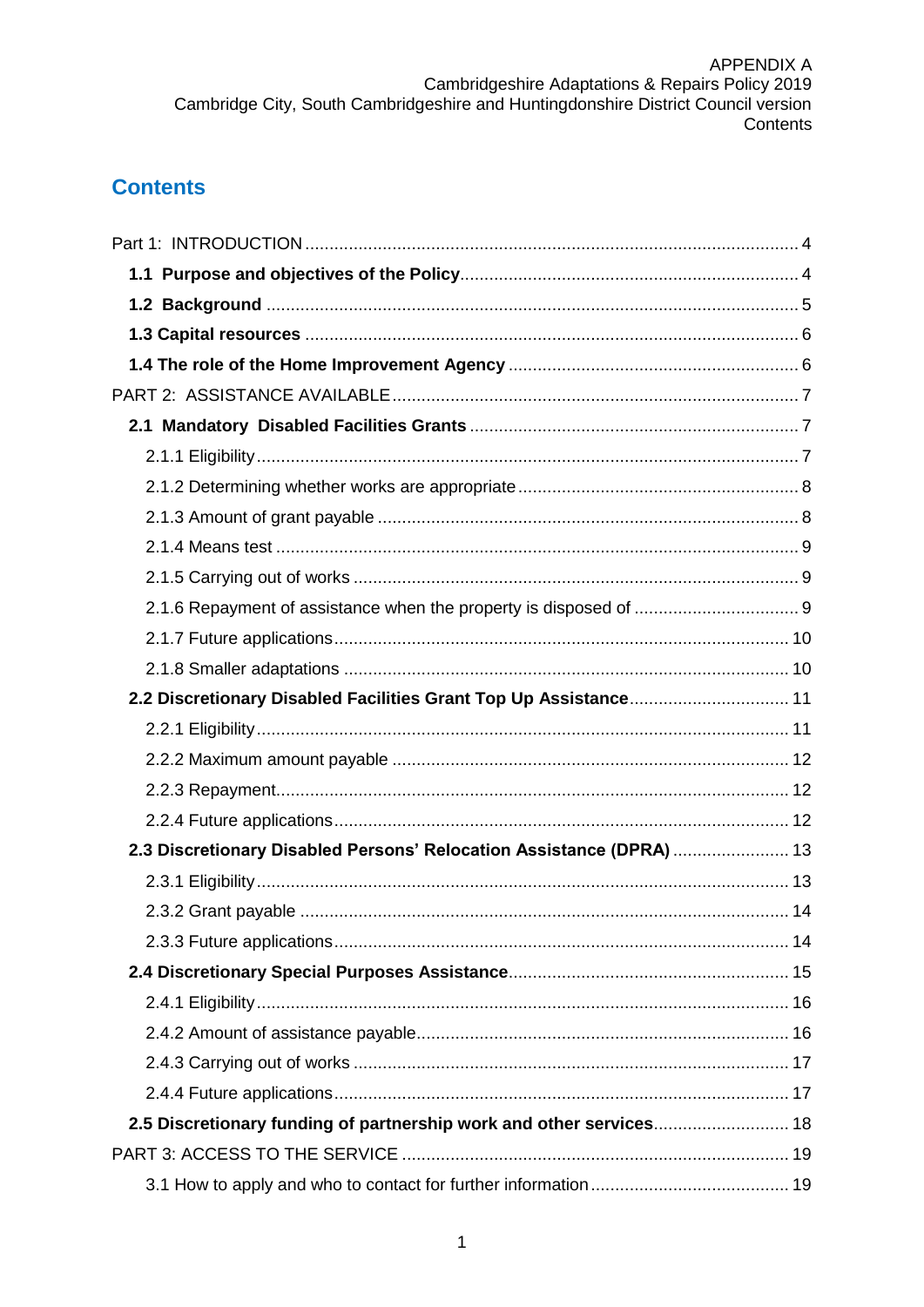### APPFNDIX A

| AFFLIVUIA A                                                                       |  |
|-----------------------------------------------------------------------------------|--|
| Cambridgeshire Adaptations & Repairs Policy 2019                                  |  |
| Cambridge City, South Cambridgeshire and Huntingdonshire District Council version |  |
| Contents                                                                          |  |

| a) |  |
|----|--|
| b) |  |
| c) |  |
| d) |  |
| e) |  |
| f) |  |
| g) |  |
| h) |  |
|    |  |
|    |  |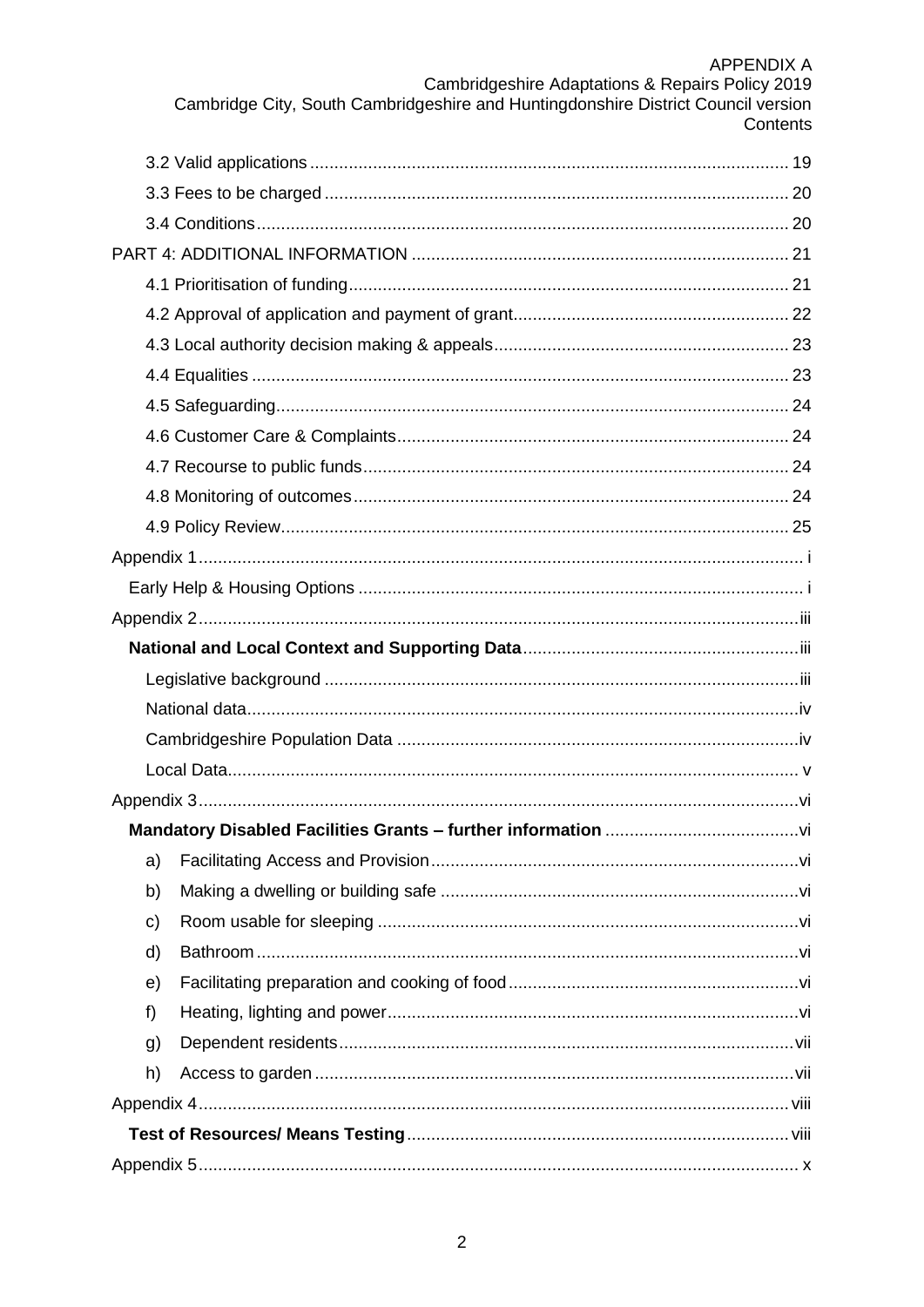#### APPENDIX A Cambridgeshire Adaptations & Repairs Policy 2019 Cambridge City, South Cambridgeshire and Huntingdonshire District Council version **Contents**

|    | Documentation required to demonstrate a legal interest in the property and |  |
|----|----------------------------------------------------------------------------|--|
|    |                                                                            |  |
|    |                                                                            |  |
|    |                                                                            |  |
| C) |                                                                            |  |
|    |                                                                            |  |
|    |                                                                            |  |
|    |                                                                            |  |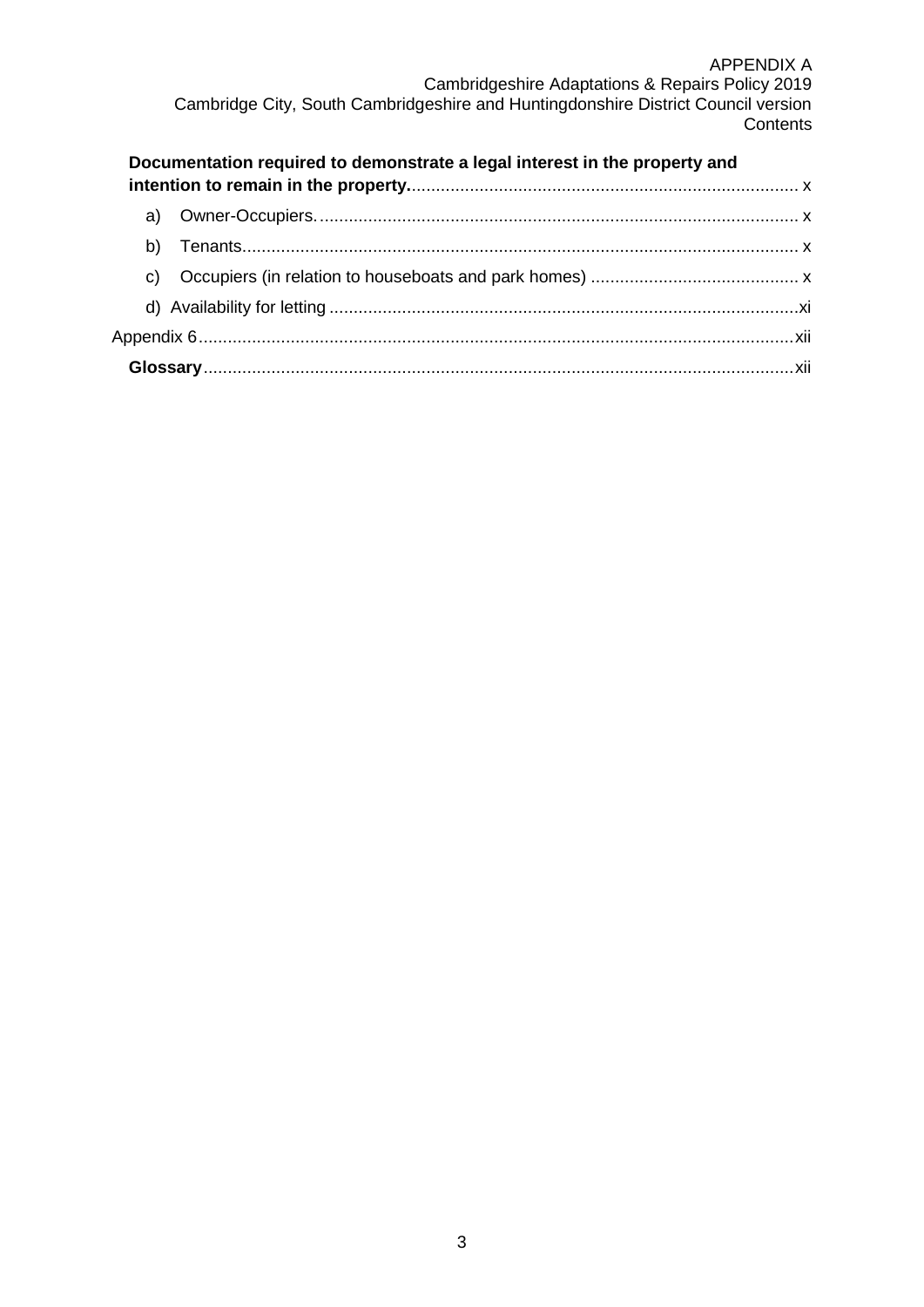## <span id="page-4-0"></span>**Part 1: INTRODUCTION**

### <span id="page-4-1"></span>**1.1 Purpose and objectives of the Policy**

This Housing Adaptations & Repairs Policy applies to those living in Cambridgeshire (not including Peterborough), and highlights the importance that housing can play in promoting physical and mental health and wellbeing.

Please note: THERE ARE SEPARATE ARRANGEMENTS OUTSIDE OF THIS POLICY FOR ADAPTATIONS FOR COUNCIL TENANTS IN CAMBRIDGE CITY AND SOUTH CAMBRIDGESHIRE.

Cambridge City Council's policy for adaptations for council tenants is at: <https://www.cambridge.gov.uk/policy-on-adaptations-for-tenants-with-a-disability>

South Cambridgeshire District Council's policy for adaptations for council tenants is at: [http://www.scambs.gov.uk/housing/council-tenants/repairs-and-maintenance/aids-and](http://www.scambs.gov.uk/housing/council-tenants/repairs-and-maintenance/aids-and-adaptations-to-your-home/)[adaptations-to-your-home/](http://www.scambs.gov.uk/housing/council-tenants/repairs-and-maintenance/aids-and-adaptations-to-your-home/)

The five district councils in Cambridgeshire are committed to supporting people to live independently and safely in homes which are suitable for their needs. This policy outlines the interventions which the councils have agreed may be funded through the Disabled Facilities Grant (DFG) Capital Allocation paid to them through the Department of Health's Better Care Fund, and aims to provide a consistent approach across the county. (Peterborough City Council has its own separate Housing Renewal policy).

The key objectives of the Policy are:

- To support healthy, safe and independent living
- To help prevent hospital, care home or residential school admission
- To facilitate a patient being discharged from hospital and enabling them to live safely and independently at home, including making it easier for carers to provide support
- To prevent the need for higher expenditure elsewhere in the health and/or social care system
- To improve housing conditions and remove hazards in the home (ie Category 1 hazards under the Health & Safety Rating System)

### **A summary of the policy will be available on the council's website, or on request**

**Cambridge City Council**:<https://www.cambridge.gov.uk/>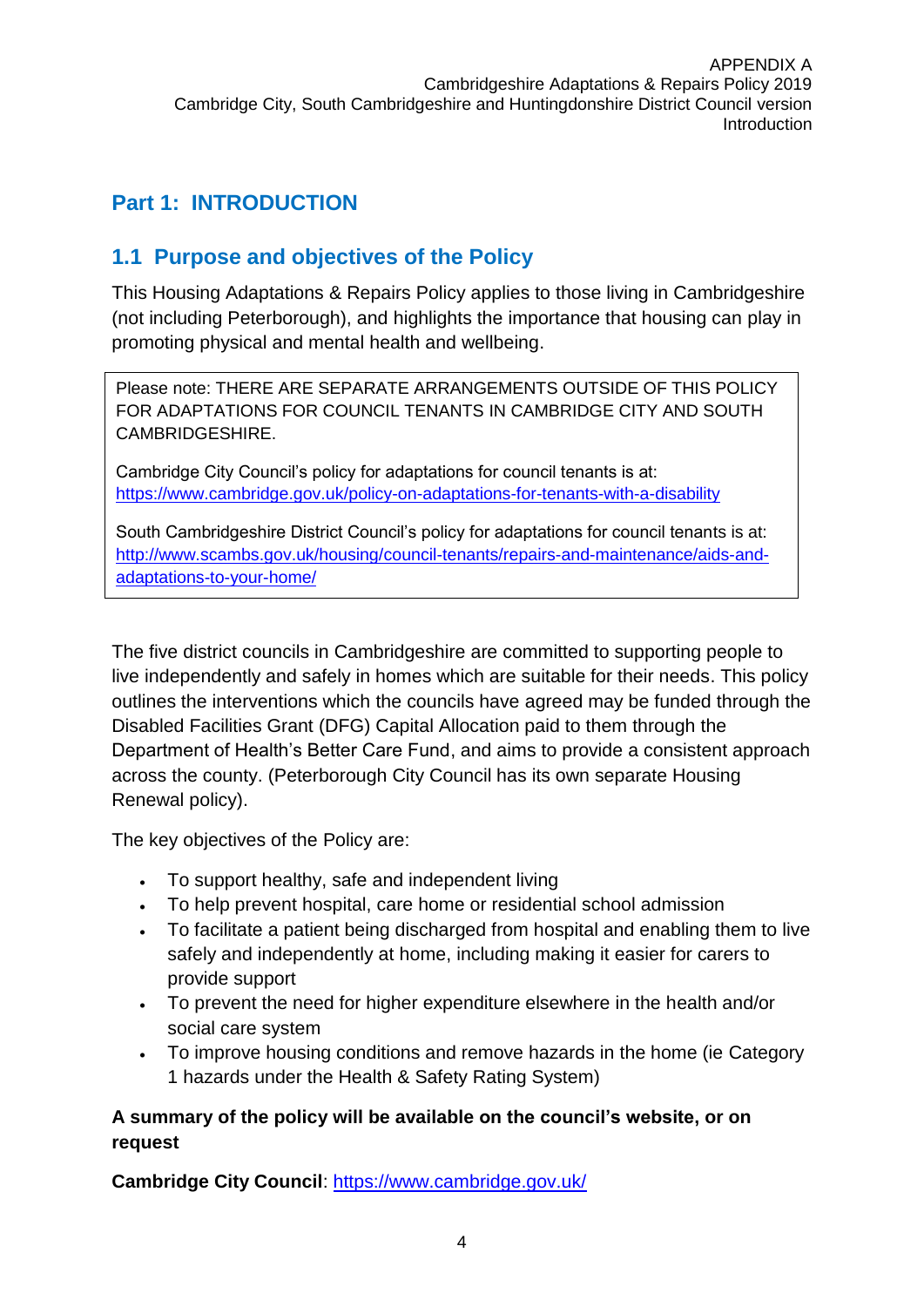**Huntingdonshire District Council:** <http://www.huntingdonshire.gov.uk/> **South Cambridgeshire District Council**: <https://www.scambs.gov.uk/>

## <span id="page-5-0"></span>**1.2 Background**

The Policy stems from a county-wide review of Disabled Facilities Grants carried out during 2016-17, and the need for housing, health and social care services to work in a more joined up way.

Key principles for how the district councils' Disabled Facilities Grant Allocation could be better used to support wider health and social care outcomes formed part of a Cambridgeshire Housing Adaptations Agreement which was developed, following the review, between the district and county councils in partnership with the Cambridgeshire & Peterborough Clinical Commissioning Group.

This Policy incorporates some of these key principles. It contributes to the Cambridgeshire Better Care Fund Plan vision, which involves diverting resources away from acute health services and ongoing social care, focusing on helping people to help themselves, and returning people to independence wherever possible.<sup>1</sup> It also helps to support some of the priorities identified in a number of key local strategies, including: Cambridgeshire's Health and Wellbeing Strategy, Older People's Accommodation Strategy; an Ageing Well Strategy; and the district councils' own Housing Strategies. There are also links with the Cambridgeshire Housing and Health Joint Strategic Needs Assessment.<sup>2</sup>

The Policy also helps to meet each of the five district councils' wider responsibilities around tackling hazards in the home, and will form part or all of each council's Regulatory Reform Order Repair & Renewal policies.

Housing adaptations represent just one of a range of other interventions helping people to remain living at home. These include reablement services, provision of assistive technology and other daily living equipment, and Cambridgeshire Handyperson Service, to name a few.

One of the findings of the Review was that in order to achieve better outcomes for people, and to make best use of the resources available, providing repairs and adaptations in the home in which someone is currently living will not always be the best solution

<sup>-</sup><sup>1</sup> Cambridgeshire Better Care Fund: https://www.cambridgeshire.gov.uk/residents/working-togetherchildren-families-and-adults/working-with-partners/section-115/cambridgeshire-better-care-fund-bcf/ <sup>2</sup> Cambridgeshire Housing & Health JSNA 2013: http://cambridgeshireinsight.org.uk/housing-jsna-2013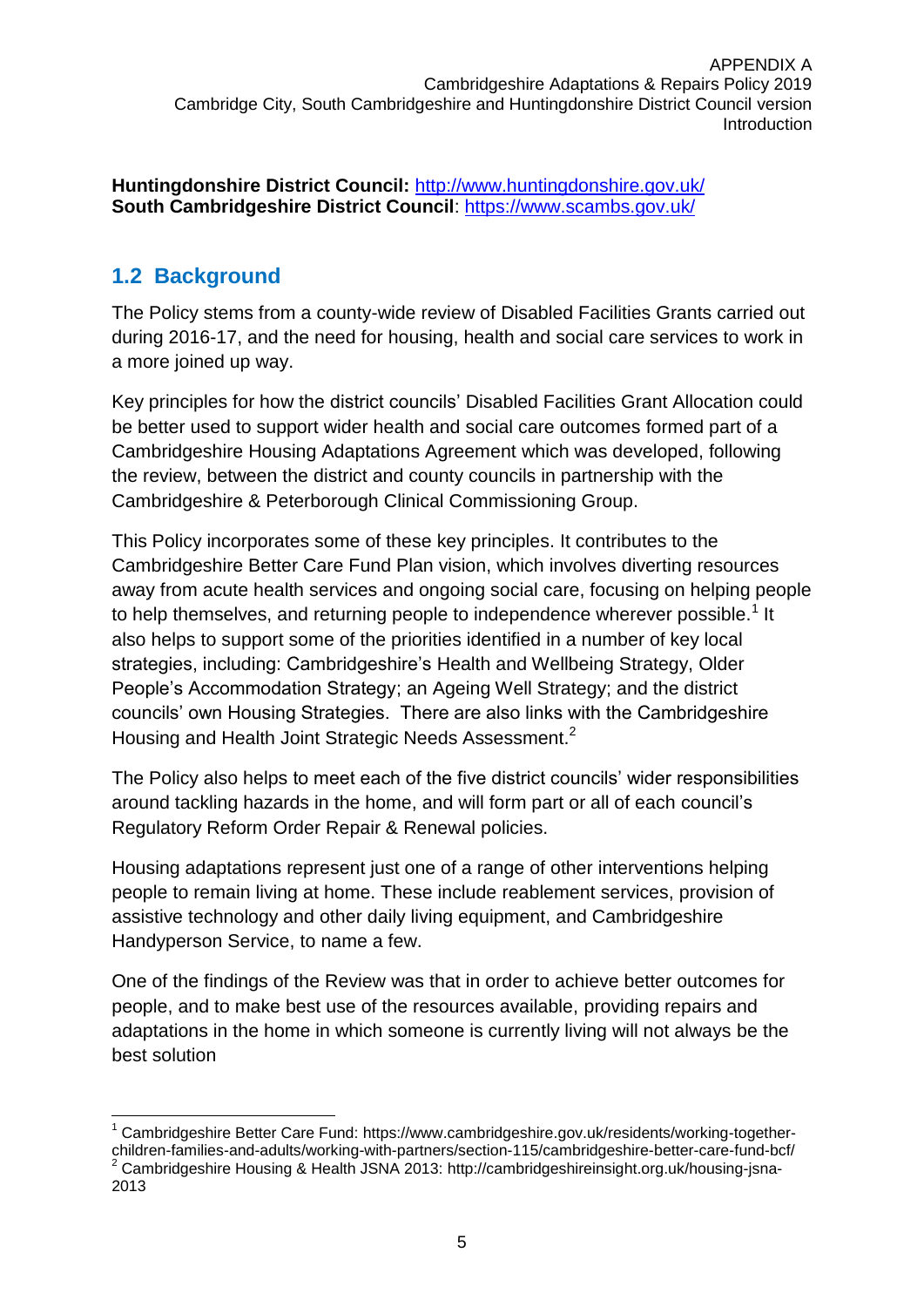With limited funding available, for the Policy to be successful it will need to be implemented hand in hand with a new approach to considering people's wider housing options. Independent advice and information on alternative housing options – for example sheltered or extra care housing or moving to a more suitable home – will, where appropriate, be made available at an early stage. This is particularly important where someone's home is unlikely to remain suitable in the longer term.

Further information on Cambridgeshire's approach to considering applicants' wider housing options is at Appendix 1.

Examples of evidence to support this policy are shown in Appendix 2.

The Policy will take effect from April 2019.

### <span id="page-6-0"></span>**1.3 Capital resources**

Government funding for Disabled Facilities Grants has historically been insufficient to meet demand for mandatory DFGs, with the district councils providing additional funding to meet their statutory responsibilities.

To help achieve broader health and social care outcomes, the Disabled Facilities Grant Capital Allocation for Cambridgeshire has increased from £1.9m in 2015-16 to just under £3.6m by 2018-19.

However, even with the increase in capital funding, with an ageing population and large-scale housing growth in many parts of the county there is a risk that much of it may be used up through increasing demand. It is essential that we make best use of the limited resources available to achieve the required outcomes.

## <span id="page-6-1"></span>**1.4 The role of the Home Improvement Agency**

#### **Cambridge City, Huntingdonshire and South Cambridgeshire District** Councils:  $\blacksquare$ **Councils:**

Our Home Improvement Agency (Cambs HIA) is a shared council service operating across Cambridge City, South Cambridgeshire and Huntingdonshire.

The Home Improvement Agency will assist a people in applying for grants and loans, design and organise works, obtain quotes, supervise the works on site and complete all of the administrative support required to enable a person to maximise their independence in their own home.

Staff at the Agency work closely with district council officers, Occupational Therapists and other professionals.

www.cambshia.org | www.facebook.com/cambshia | www.twitter.com/cambshia | www.instagram.com/cambshia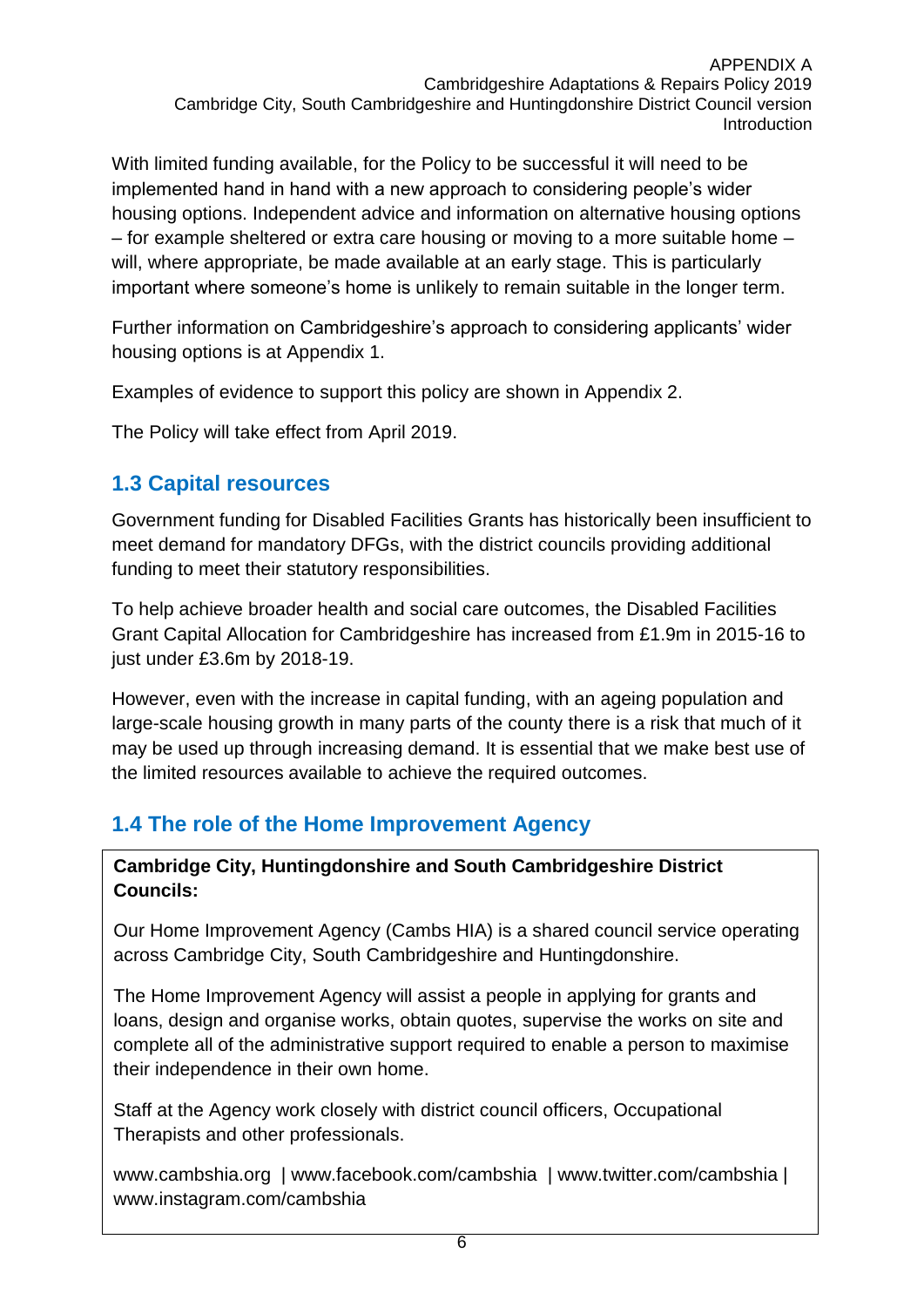## <span id="page-7-0"></span>**PART 2: ASSISTANCE AVAILABLE**

## <span id="page-7-1"></span>**2.1 Mandatory Disabled Facilities Grants**

Mandatory Disabled Facility Grants are available to people with disabilities living in the district, to provide disabled adaptations to the home.

The Council will award Mandatory Disabled Facilities Grants (DFGs) according to the governing legislation and guidance issued by central government and in force at the time, which determines amongst other things: the maximum amount of grant payable; the type of work that can be funded; the test of financial resources that must be applied to determine the contribution to be made by the applicant. Further information is available on request.

See Appendix 3 for more details on Disabled Facilities Grants.

Contact details are available in the Policy Summary, and in paragraph 3.1 below.

Note that the Care Act includes duties to provide equipment, and adaptations up to a value of £1,000, free of charge where there is an assessed need. These are outside the scope of this policy.

### <span id="page-7-2"></span>**2.1.1 Eligibility**

Occupiers of all types and tenures of residential properties are eligible to apply. This also includes park homes and houseboats, and eligibility extends to a range of licencees, including agricultural workers and service employees.

Applications for grant aid on a dwelling owned by a trust will be considered on a case by case basis.

Council tenants should apply, in the first instance, to the council's housing adaptations service, and may need to go through a different application process. For details on who to contact, see paragraph 3.1 below.

In assessing whether an applicant is eligible for a Disabled Facilities Grant, the council or Home Improvement Agency will consult with Social Services, and other agencies as appropriate.

Applications for Disabled Facilities Grants for adults will normally be subject to a means test to assess income and savings levels, using the national Financial Test of Resources. (See Appendix 4 for more detail). No means test will apply in relation to Disabled Facilities Grant applications for children up to the mandatory maximum grant amount (currently £30,000). For the purposes of this policy, 'children' are as defined in the Glossary at Appendix 6)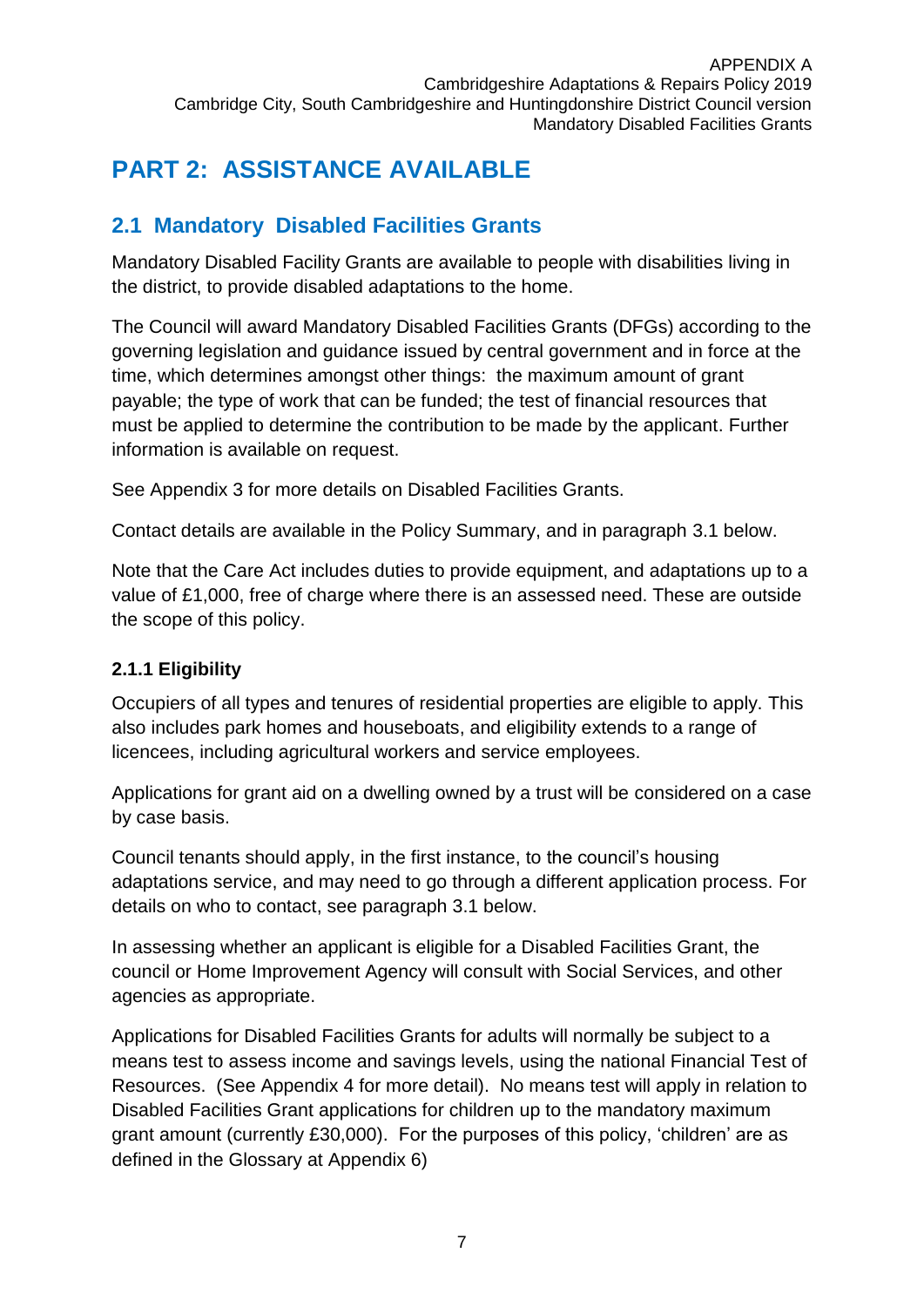APPENDIX A Cambridgeshire Adaptations & Repairs Policy 2019 Cambridge City, South Cambridgeshire and Huntingdonshire District Council version Mandatory Disabled Facilities Grants Some applicants may be eligible for a Disabled Facilities Grant, but be required to make a financial contribution, depending on their financial circumstances.

#### <span id="page-8-0"></span>**2.1.2 Determining whether works are appropriate**

Disabled Facilities Grants are available for adaptations which the Council considers are necessary and appropriate to meet the needs of the disabled occupant, and reasonable and practicable having regard to the age and condition of the dwelling. Steps will be taken to consider, at an early stage, and in liaison with the applicant, whether moving to alternative accommodation might be a better option. In these circumstances, help and support will be offered in considering what housing options might be available. Details of the Cambridgeshire Early Help, Housing Options for Older People and Older People's Visiting Support service are at Appendix 1.

If moving is considered a better option, Discretionary Persons Relocation Assistance grant may be available (see section 2.3 below).

In deciding whether adaptations are necessary, appropriate, reasonable and practicable, and whether they are likely to meet the person's needs, an assessment of the internal layout of the existing dwelling will be carried out. Consideration may be given to funding additional sleeping and/or bathing accommodation by way of an extension to the existing dwelling where neither rearrangement, nor moving to an alternative property is feasible.

### <span id="page-8-1"></span>**2.1.3 Amount of grant payable**

The mandatory maximum amount available for a Disabled Facilities Grant is currently set nationally at £30,000. Where the works required, including any fees, will cost more than the maximum amount set by government, an applicant may be asked to seek additional sources of funding and/or make a financial contribution themselves. In some circumstances they may be able to apply for Discretionary Top Up Assistance to help with this. See section 2.2 below for details.

In the case of housing association tenants the council or Home Improvement Agency may be able to arrange for the landlord to cover some of the cost.

If the work is arranged through the local Home Improvement Agency, the cost of work will be assessed, and contractors appointed, in accordance with arrangements agreed between the council and the appropriate Home Improvement Agency.

If the applicant arranges for the work to be carried out him/herself, the council will pay the lower of a minimum of two quotations provided those received are reasonable, taking into account all the circumstances.

Where the applicant or a member of the family proposes to carry out the work, rather than through the Home Improvement Agency, Disabled Facilities Grant assistance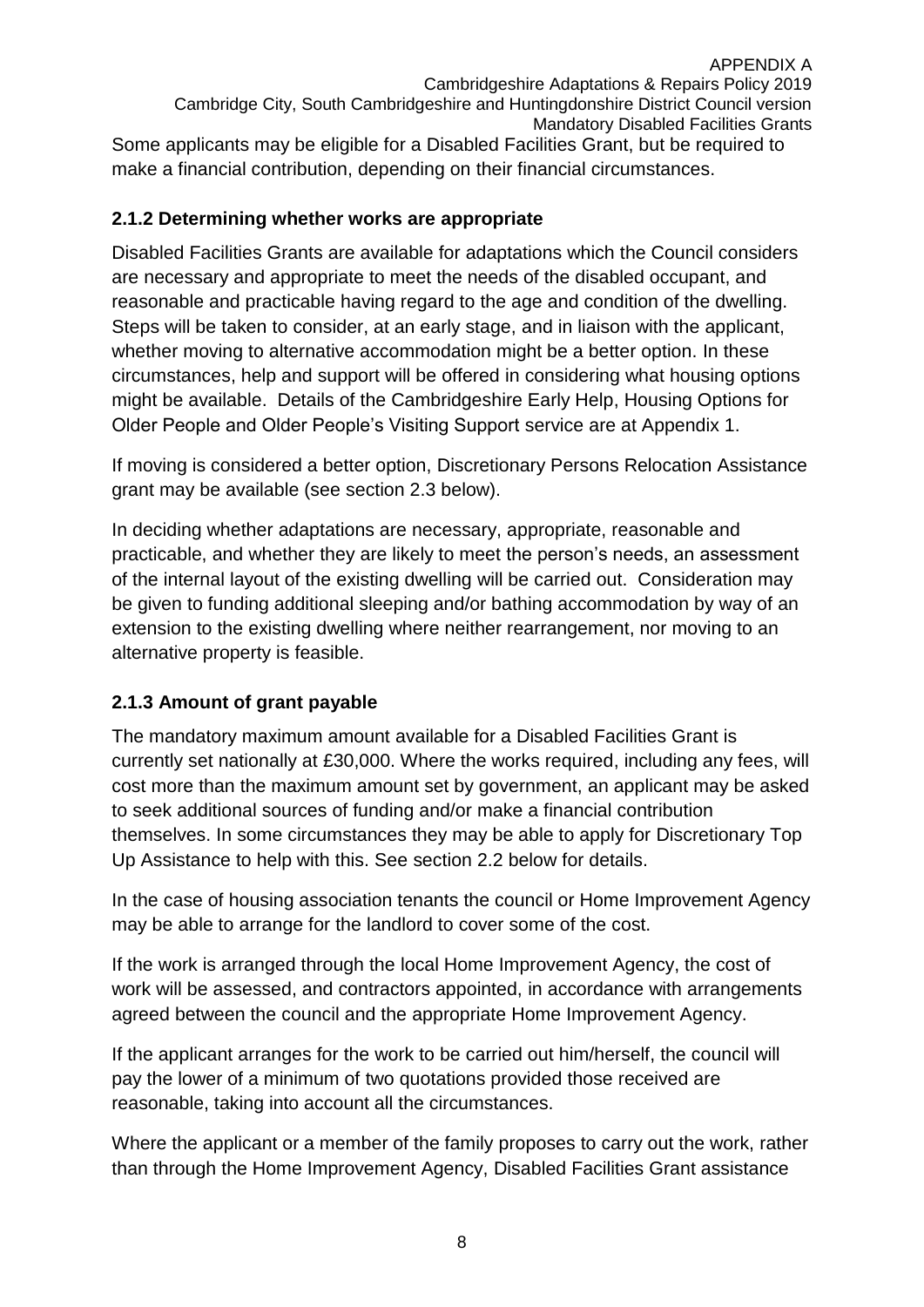APPENDIX A Cambridgeshire Adaptations & Repairs Policy 2019 Cambridge City, South Cambridgeshire and Huntingdonshire District Council version Mandatory Disabled Facilities Grants will cover reasonable costs for materials, subject to suitable invoices or receipts. Labour costs may not be covered in these circumstances.

### <span id="page-9-0"></span>**2.1.4 Means test**

Applicants not receiving one or more qualifying benefits will be means tested using the national Financial Test of Resources in place at the time. More detail on how this assessment will be carried out is at Appendix 4. Applicants for grants for children will not be assessed unless the cost of the work is likely to go above the mandatory maximum grant amount – currently £30,000. (See Glossary at Appendix 6 for definition of who counts as a child for these purposes).

Advice will be given on whether or not a disabled person might be eligible and the Home Improvement Agency can assist with the application. Where applicants are not eligible for assistance; or their financial circumstances mean that they will need to make a contribution to the cost; the council or Home Improvement Agency may be able to help the applicant to seek other sources of funding, such as charitable contributions or releasing equity in their home, etc.

### <span id="page-9-1"></span>**2.1.5 Carrying out of works**

We encourage applicants to have works project managed by, and delivered through, the local Home Improvement Agency. A fee for this service is charged, and will usually be included in the grant award.

In some cases the applicant may wish to carry out additional work, over and above what the council or Home Improvement Agency deems is necessary to meet the needs of the disabled person. In this situation, the council will need to be satisfied that s/he has sufficient financial resource to fund the additional work.

### **Cambridge City, Huntingdonshire and South Cambridgeshire residents:**

In addition, where someone wants help to coordinate adaptations which would help to meet the objectives of this policy, but is not eligible for a grant or loan, Cambs HIA can help them to have the work carried out as a private customer.

### <span id="page-9-2"></span>**2.1.6 Repayment of assistance when the property is disposed of**

Where the value of the grant to an owner occupier exceeds £10,000 a charge may be registered against the property, making some of the grant repayable if the property is disposed of or transferred within 10 years of completion of the work. The minimum charge registered will be £500; the maximum will be £10,000.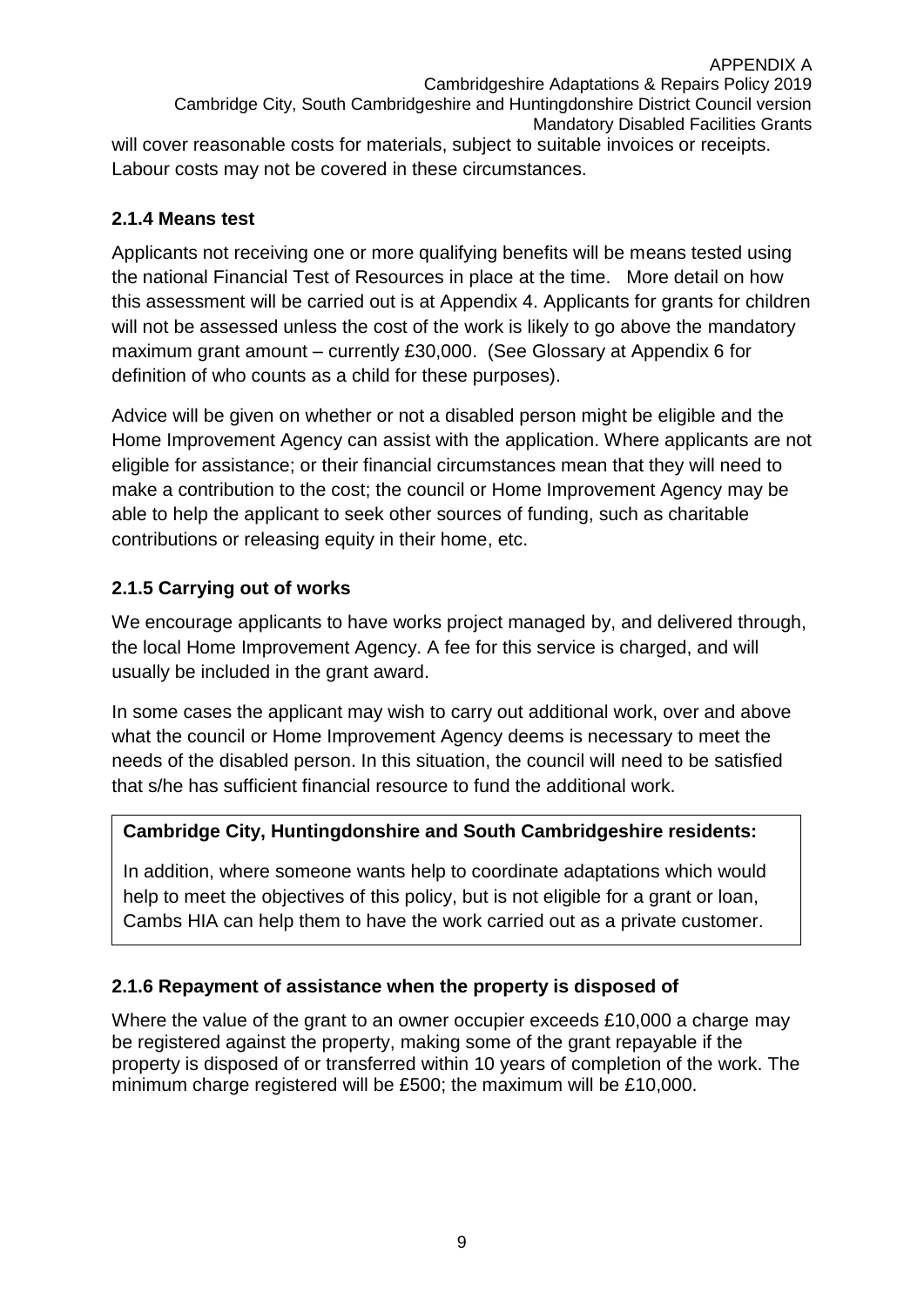### **Cambridge City, Huntingdon and South Cambridgeshire residents:**

The charge registered against the property will be a local land charge.

### <span id="page-10-0"></span>**2.1.7 Future applications**

Where work is completed following a Mandatory DFG application, and the applicant has been required to make a financial contribution to the work, this may in some circumstances reduce the contribution required to be made on future applications for Mandatory DFG works. Further information is available on request.

### <span id="page-10-1"></span>**2.1.8 Smaller adaptations**

Some small standard adaptations eligible for a DFG may be offered as a Special Purposes Assistance grant if the council is satisfied that funding it through Discretionary Special Purposes Assistance would significantly speed up the process and improve the outcome for the applicant. (See section 2.4 below). The council or Home Improvement Agency will discuss with the applicant the most appropriate route for the individual concerned. This option, if offered, does not affect the disabled person's statutory right to apply for a Disabled Facilities Grant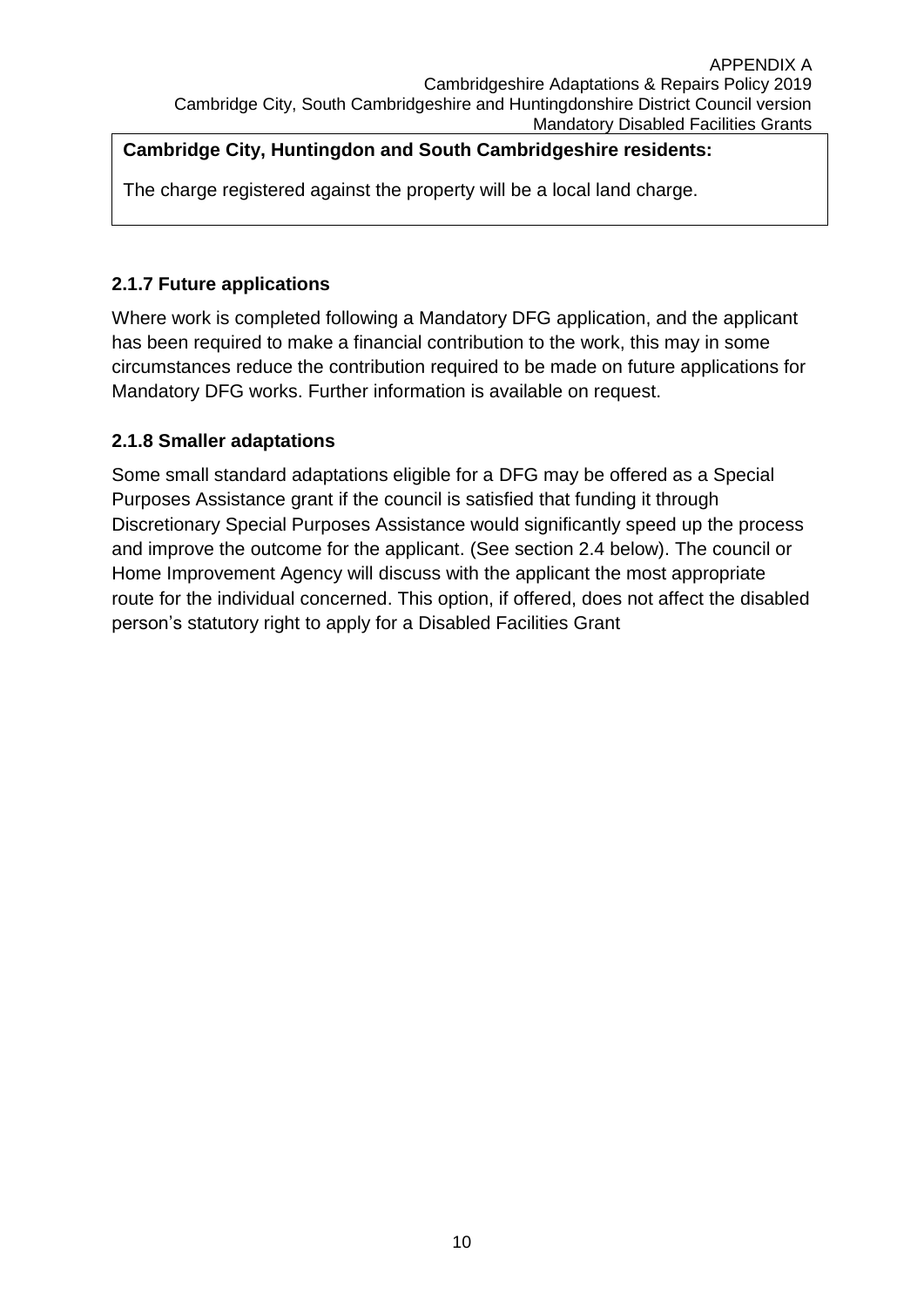## <span id="page-11-0"></span>**2.2 Discretionary Disabled Facilities Grant Top Up Assistance**

In cases where the cost of works agreed through a Disabled Facilities Grant application is above the mandatory maximum grant amount - currently £30,000 applicants may be able to apply for Discretionary Top Up Assistance in the form of a loan which will be secured on the property.

This is a discretionary loan and the decision on whether to award it in each case will depend on the individual's needs and the resources available. Details of how discretionary cases may be prioritised is shown in paragraph 4.1 below.

### <span id="page-11-1"></span>**2.2.1 Eligibility**

This is available to those with an owner's interest in their home who have been assessed as eligible for a mandatory DFG where the cost of approved works is above the mandatory maximum grant amount – currently set at £30,000.

Discretionary Top Up Assistance may be available in cases where:

- The option to move to more suitable accommodation has been explored fully but found not to be feasible, and;
- Having taken all reasonable steps, funding cannot be found from other sources; and
- Not carrying out the works would mean that the applicant would be unable to remain living in the community; or the person or their carer would be at significant risk if the work was not completed; or completion of the work would potentially bring significant savings in other areas of public provision including health, social care, and education.

Discretionary Top Up Assistance will be offered as a loan, secured on the property. There should be sufficient equity in the property to meet the cost of the assistance, taking into account any other charges on the property, and any potential uplift in value which might, in the council's opinion, apply to the property once the work is completed. If there is insufficient equity, or if the applicant is a housing association tenant, and no other suitable accommodation can be found, the council may, in exceptional circumstances, consider offering all or part of Discretionary Top Up Assistance as a grant.

In the case of Discretionary Top Up Assistance for adults, the means test carried out to assess eligibility for and any contribution towards mandatory Disabled Facilities Grant will take into account the full cost of the works, including the need for any Top Up Assistance.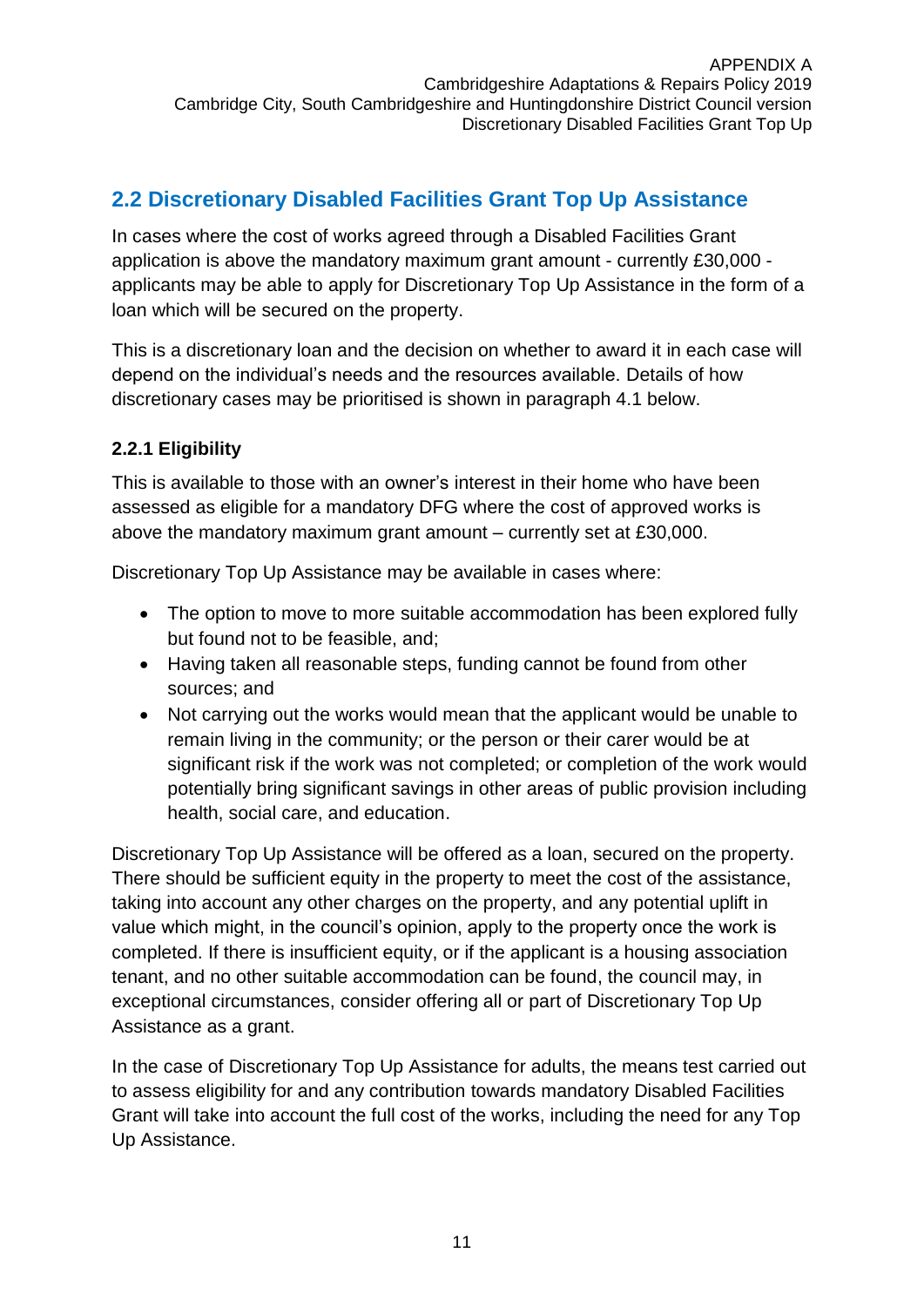Cambridgeshire Adaptations & Repairs Policy 2019 Cambridge City, South Cambridgeshire and Huntingdonshire District Council version Discretionary Disabled Facilities Grant Top Up

Where an application for Discretionary Top Up Assistance is for a child (as defined in the Glossary at Appendix 6) financial circumstances will be taken into account.

#### **Cambridge City, Huntingdonshire and South Cambridgeshire residents:**

The standard DFG means test will be used to assess financial circumstances where the overall cost of the works is more than the maximum grant amount set by government for a DFG. Mortgage outgoings of the person responsible for the child or young person will also be taken into account.

### <span id="page-12-0"></span>**2.2.2 Maximum amount payable**

The maximum amount payable for Discretionary Top Up Assistance will be £15,000 including the local Home Improvement Agency's fees where their services have been used.

### <span id="page-12-1"></span>**2.2.3 Repayment**

#### **Cambridge City, Huntingdonshire and South Cambridgeshire residents:**

Where top up assistance is awarded, a local land charge will be registered against the property in order to secure the loan. The loan will be required to be repaid in full when the property is disposed of.

### <span id="page-12-2"></span>**2.2.4 Future applications**

Future applications for DFG Top Up assistance, where assistance has previously been awarded for that disabled person, will only be considered in exceptional circumstances.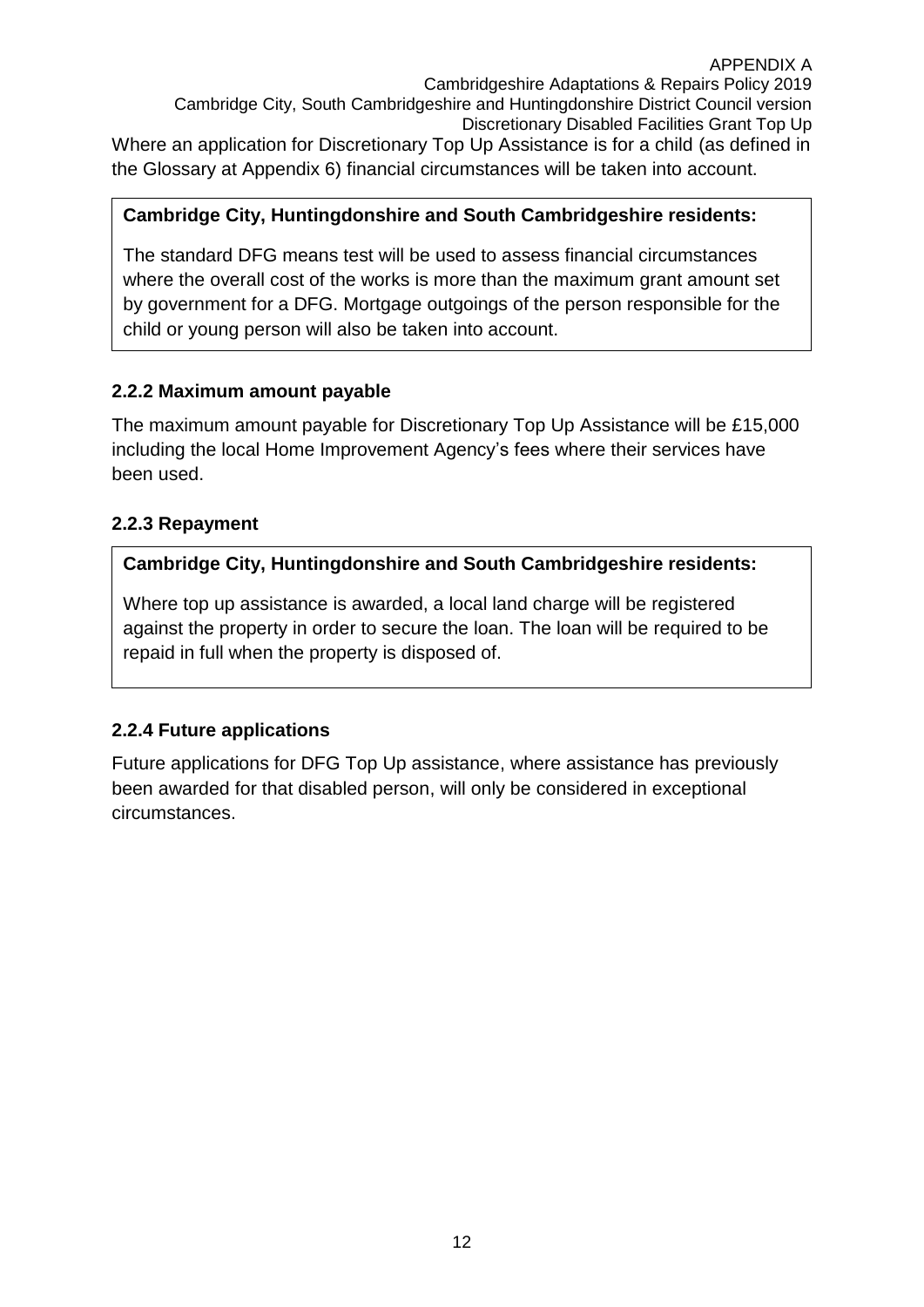### <span id="page-13-0"></span>**2.3 Discretionary Disabled Persons' Relocation Assistance (DPRA)**

Applications for a Disabled Persons' Relocation Assistance can be considered for people living in the district where:

- a) Adaptations are required for a person who is eligible for a DFG, but relocation may be a better and cheaper option, taking into account the cost of the works and any future works likely to be required in the new property; or
- b) Where adaptations are required but it is not reasonable or practicable to adapt a disabled person's existing accommodation; or
- c) Where relocation is likely to lead to savings to the wider public purse, or it would help a disabled person to resolve other issues which might impact on health, and/or well-being.

In each case, a suitable alternative property must have been identified before a formal application for Relocation Assistance is submitted.

Disabled Persons' Relocation Assistance may contribute towards reasonable costs of moving to a more appropriate property: Examples of what this may cover include:

- removal expenses
- estate agent fees
- legal fees
- other relocation expenses reasonably incurred.

It will not include any adaptations which may be required to the new home.

The council will advise whether there is a financial limit on the amount which can be awarded to any one applicant.

Disabled Persons' Relocation Assistance is discretionary assistance and depends on the individual's needs and the resources available. Details on how discretionary cases may be prioritised is shown in paragraph 4.1 below.

### <span id="page-13-1"></span>**2.3.1 Eligibility**

Disabled Persons' Relocation Assistance can be considered for applicants who meet the criteria above, where the council is satisfied that the property to which the disabled person is moving more closely meets his/her needs and those of the family than the existing one.

Applications may be considered from/on behalf of owner occupiers and tenants.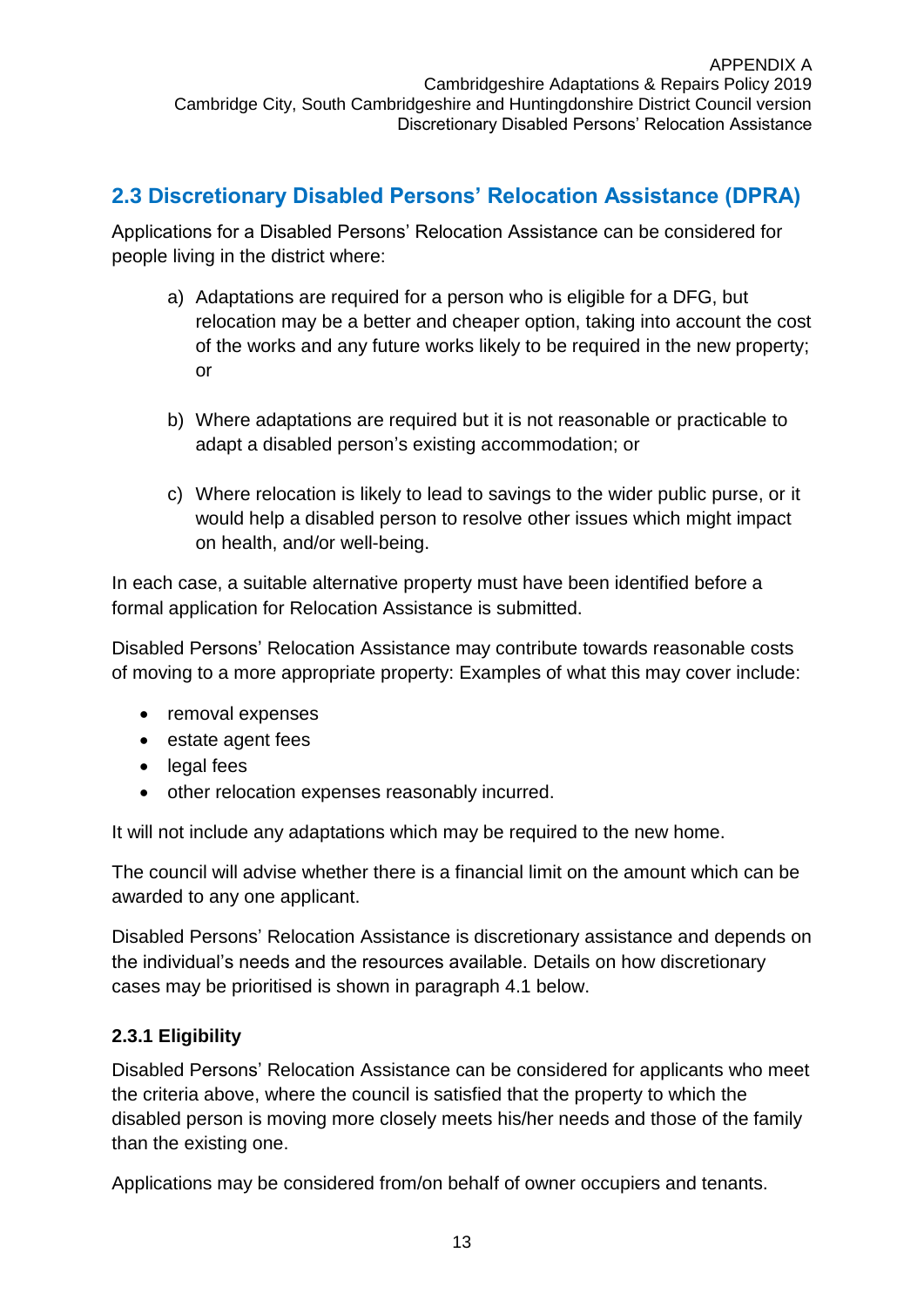**Cambridge City and South Cambridgeshire council tenants:** Council tenants should apply to the council's housing adaptations service, and may need to go through a different application process. For details on who to contact, see paragraph 3.1 below).

A representative of the council may visit the property being considered for relocation, to ensure it is suitable to meet the needs of the disabled person.

Applicants for Disabled Persons' Relocation Assistance will not be means-tested.

Only applications made before the person has moved home will be considered.

#### <span id="page-14-0"></span>**2.3.2 Grant payable**

**Cambridge City, Huntingdonshire and South Cambridgeshire District Council residents:** The maximum sum payable as a relocation grant will be £5,000.

### <span id="page-14-1"></span>**2.3.3 Future applications**

If an applicant subsequently moves again, further application for Disabled Persons' Relocation Assistance may only be considered where the disabled person's circumstances have changed significantly since moving into the property for which the assistance was awarded. This will be at the council's discretion.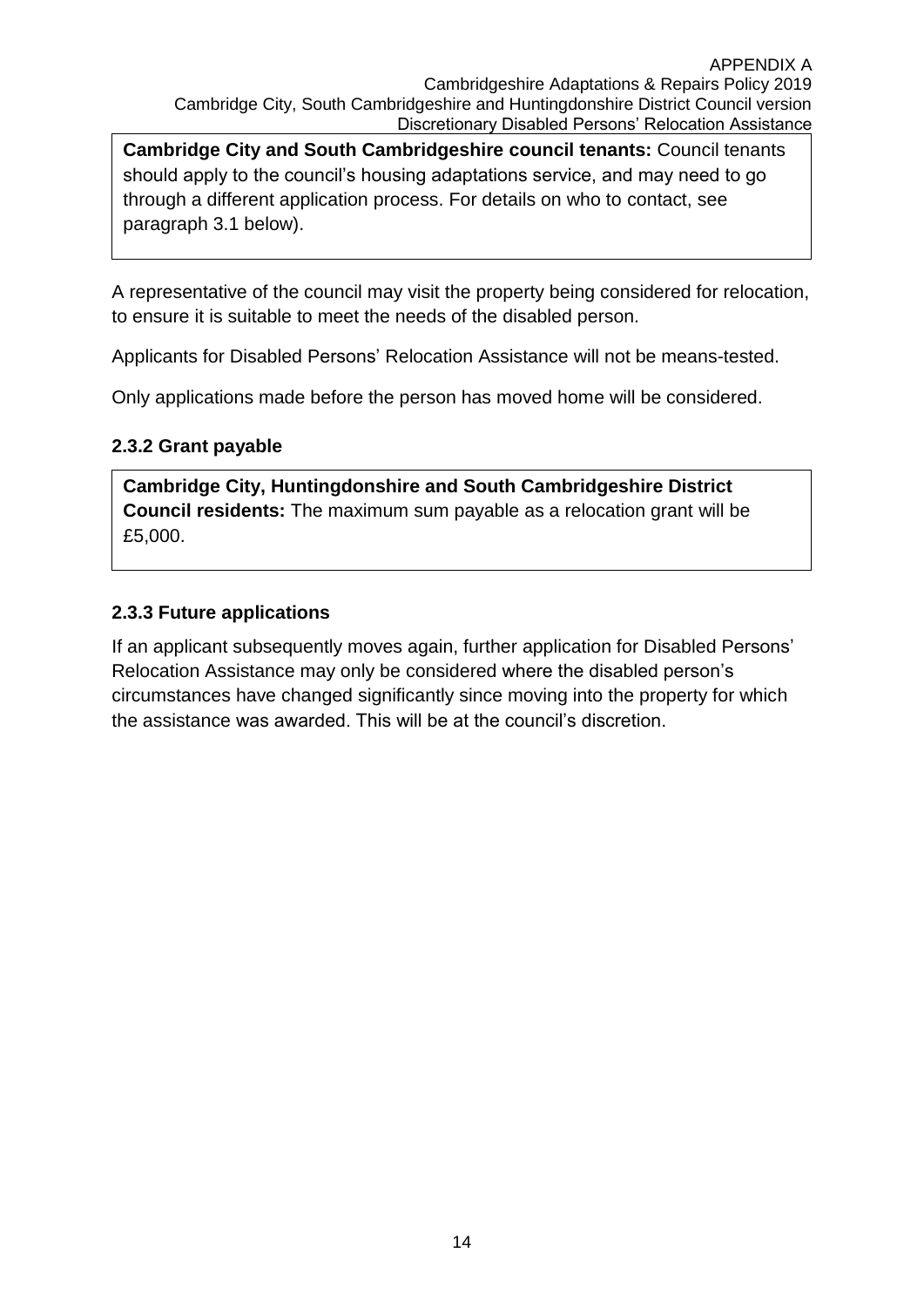## <span id="page-15-0"></span>**2.4 Discretionary Special Purposes Assistance**

Discretionary Special Purpose Assistance may be available for repairs, or other minor works or interventions in the home which the council is satisfied is reasonable and practicable and will help to meet one or more of the Policy's key objectives.

It will not normally be offered for interventions which are readily available through other services, or where work is covered under an existing warranty.

Examples of the types of work may include:

- Property repairs and replacement of fixtures/fittings
- Remedying of Category 1 hazards, including work to reduce the risk of falls
- **Energy efficiency measures to promote warm homes**
- Security measures
- Works not eligible for a Mandatory Disabled Facilities Grant but would help prevent hospital or care admission, speed up transfers of care, and/or save money elsewhere in the health, social care and/or education system
- Additional work to facilitate work required under a Mandatory Disabled Facilities Grant (DFG) but which is not eligible for Mandatory DFG funding
- Work to make a home dementia-friendly
- Adaptations which would normally be funded through a Mandatory Disabled Facilities Grant but where the council is satisfied that funding it through Discretionary Special Purposes Assistance would significantly speed up the process and improve the outcome for the applicant. The council would also have to be satisfied that there were exceptional circumstances which justified the mandatory DFG process being waived for that particular applicant.
- Larger items of personal equipment where alternative funding is not available, and where provision would be cheaper and/or provide a better outcome for the individual than would be achieved through adaptations.
- Any other request deemed by the council to be reasonable & practicable, and necessary & appropriate to meet the objectives of the Policy.

Discretionary Special Purposes Assistance is not available for repairs to disability equipment, such as stairlifts, ceiling track hoists, etc, as ongoing maintenance, if not covered by warranty, is generally the responsibility of the owner.

Discretionary Special Purposes Assistance is a discretionary grant and will depend on the individual's needs, the resources available, and the particular district council's wider objectives and priorities. Details on how discretionary cases may be prioritised is given in paragraph 4.1 below.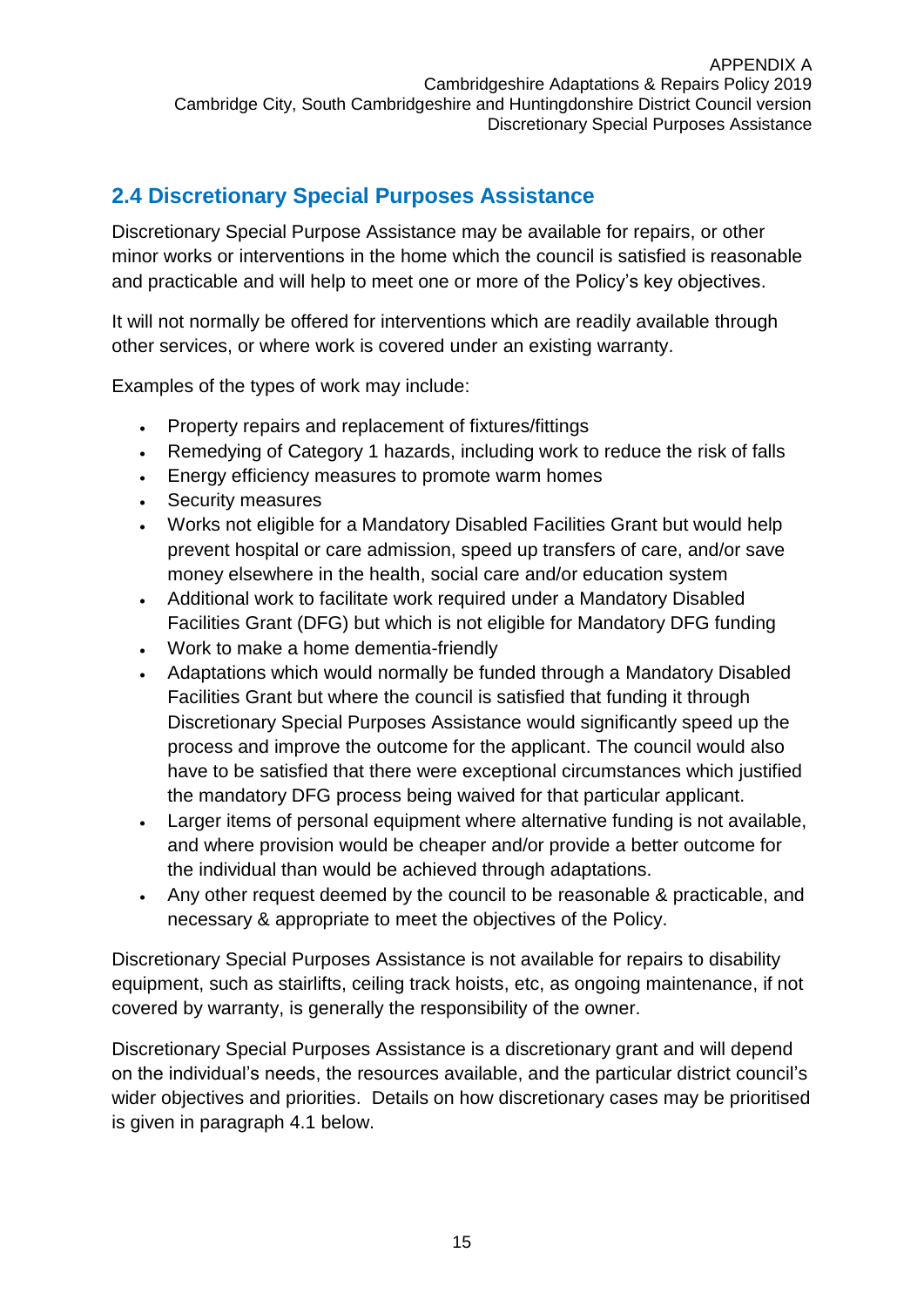### <span id="page-16-0"></span>**2.4.1 Eligibility**

Applicants must be living in the district, and living in the property in question.

If repair or other work is required, other than disabled adaptations, the applicant must normally have been resident in that home for a minimum of two years prior to the date of application.

Applications from tenants will normally only be considered for work which is not the responsibility of the landlord.

Discretionary Special Purposes Assistance will normally only be considered for those in receipt of a qualifying benefit (with the exception of adaptations for children – which would normally expected to be funded through mandatory Disabled Facilities Grant). (See Appendix 4 for more detail). Evidence of being in receipt of benefits will normally be required, although if providing evidence would lead to unreasonable delays in work being carried out, the council may use its discretion to accept a signed declaration that the person for whom the work is required is in receipt of one of these benefits. If this statement is later found to be false then the applicant will be required to repay the grant in full.

### **Cambridge City, Huntingdonshire & South Cambridgeshire residents:**

Where the applicant is required to make a contribution but does not have sufficient savings, and the council concerned is satisfied that seeking a contribution would give rise to financial hardship and be detrimental to the health and wellbeing of the applicant, a decision may be made to waive the contribution. This would be subject to the discretion of the council concerned and availability of funding.

The council or Home Improvement Agency may consider whether other funding options are available in considering whether assistance is payable.

### <span id="page-16-1"></span>**2.4.2 Amount of assistance payable**

**Cambridge City residents:** The maximum amount allowed to one household will generally be £10,000. However, for work for an owner-occupier which would result in remedying of Category 1 hazards - the maximum will be £20,000. This includes any Home Improvement Agency fees.

**Huntingdonshire and South Cambridgeshire residents:** The maximum amount allowed to one household will be £10,000 including any Home Improvement Agency fees.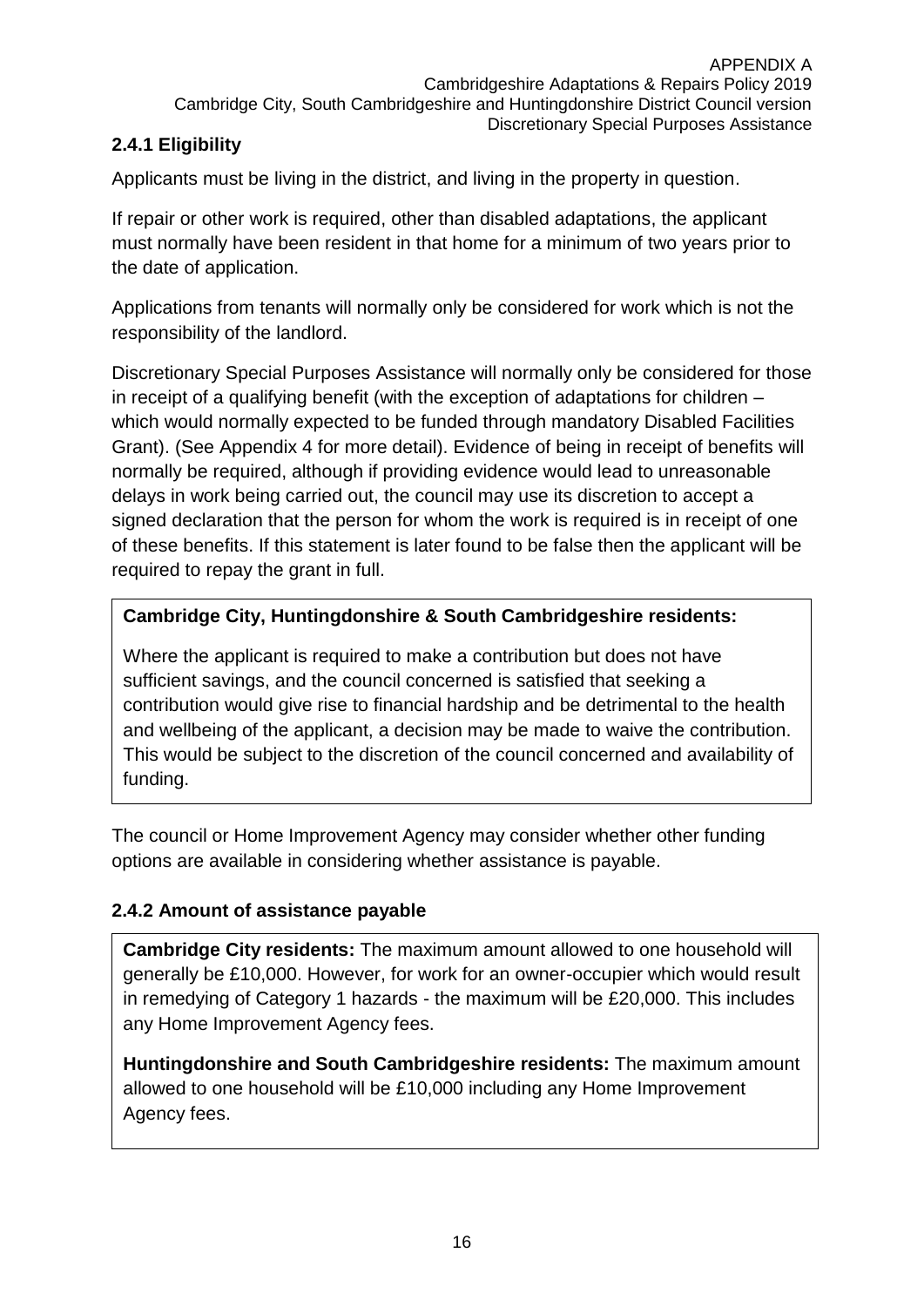### <span id="page-17-0"></span>**2.4.3 Repayment**

**Cambridge City residents:** Where the value of the assistance to an owner occupier exceeds £10,000 a local land charge may be registered against the property, making the loan element repayable on disposal of the property. The minimum charge registered will be £500; the maximum will be £10,000**.**

**Huntingdonshire and South Cambridgeshire residents**: No repayment required.

### **2.4.4 Carrying out of works**

**Cambridge City, Huntingdonshire and South Cambridgeshire residents**:

We expect that all discretionary work will be managed through the Home Improvement Agency, Cambs HIA.

### <span id="page-17-1"></span>**2.4.5 Future applications**

Further applications for Discretionary Special Purposes Assistance will not normally be considered from an applicant household within three years of the work being completed unless there are extenuating circumstances. Eg if refusal would lead to significant health impact or a delayed transfer of care.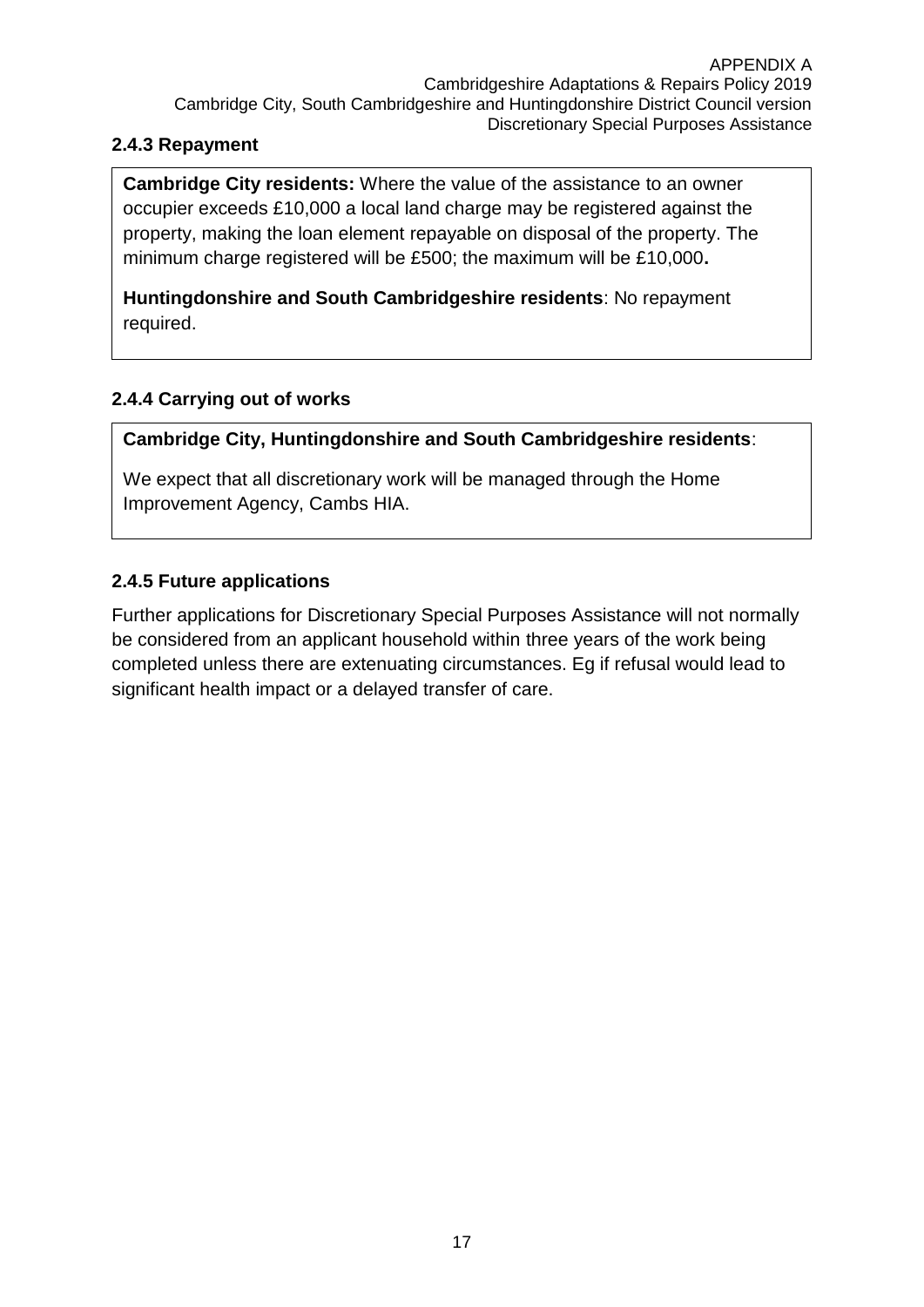### <span id="page-18-0"></span>2.5 Discretionary funding of partnership work and other services

This policy allows for DFG capital grant provided through the Better Care Fund to be made available to fund wider partnership projects or other services where it can be clearly demonstrated that they would help to meet the objectives of this policy.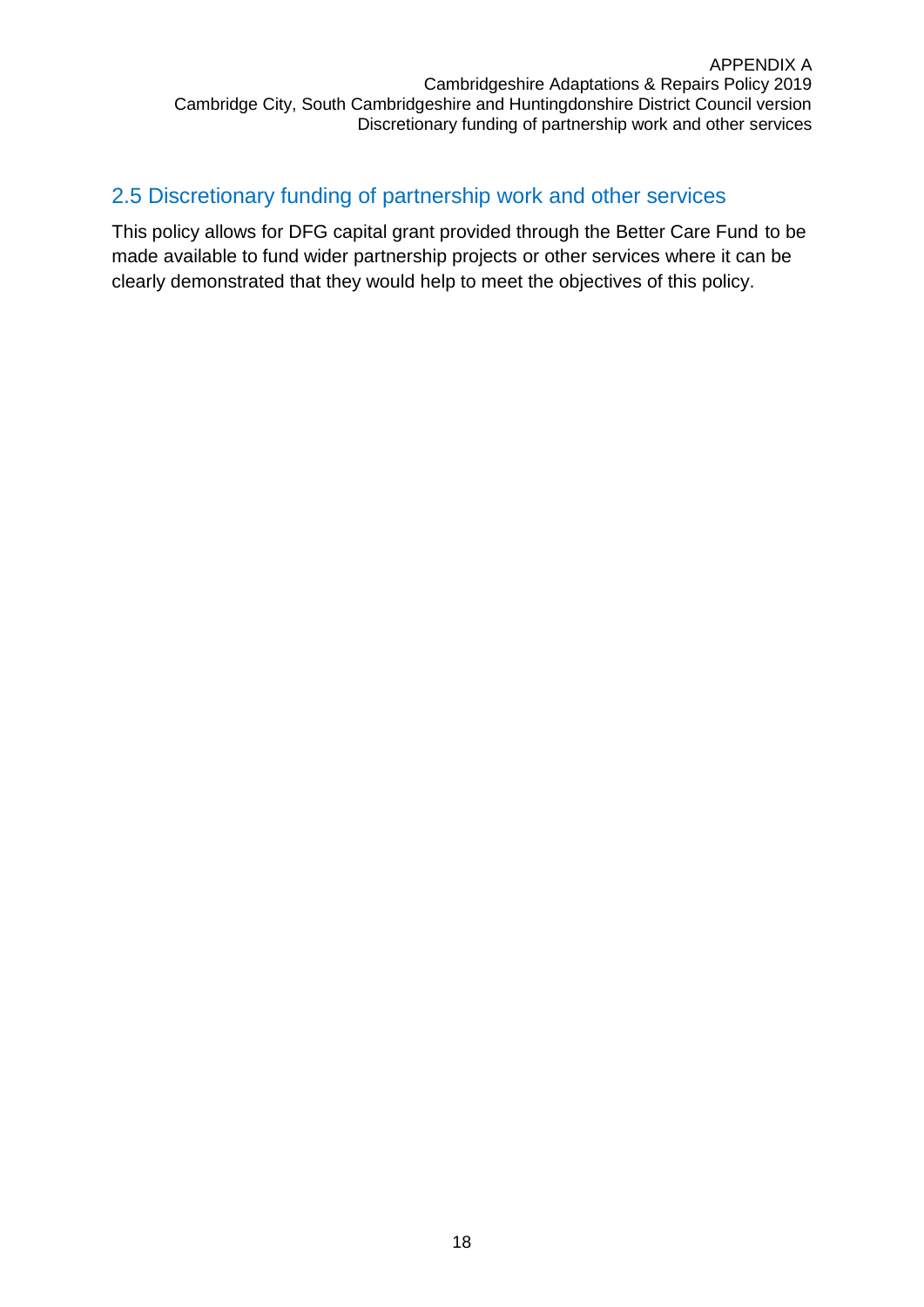## <span id="page-19-0"></span>**PART 3: ACCESS TO THE SERVICE**

#### <span id="page-19-1"></span>**3.1 How to apply and who to contact for further information**

**Cambridge City, Huntingdonshire and South Cambridgeshire District Council residents:**

Please contact:

Cambs Home Improvement Agency, South Cambridgeshire Hall, Cambourne Business Park, Cambourne, Cambridge, CB23 6EA

Tel: 01954 713330/713347

Email: [hia@cambshia.org](mailto:hia@cambshia.org)

[www.cambshia.org](http://www.cambshia.org/) | [www.facebook.com/cambshia](http://www.facebook.com/cambshia) | [www.twitter.com/cambshia](http://www.twitter.com/cambshia) | [www.instagram.com/cambshia](http://www.instagram.com/cambshia) 

### <span id="page-19-2"></span>**3.2 Valid applications**

For an application to be valid, it must be in writing, and all the information required by the council must be provided. This may include, amongst other things:

- Details of why the work is needed
- Details of the relevant works
- **Estimates of the cost of the works**
- Any financial information required for a financial assessment to be carried out
- Written documentation evidencing a legal interest in the property, and that the occupant on behalf of whom the application is made intends to live there as their only or main residence throughout the grant/loan condition period. If the application is for a property held in trust or is occupied under another licence, for example in the case of agricultural workers, it will be at the council's discretion as to the appropriateness or otherwise of the requirement for written documentation.
- For works to be carried out for the benefit of a tenant, a statement of consent to the works signed by the person who at the time of the application is the landlord under the tenancy.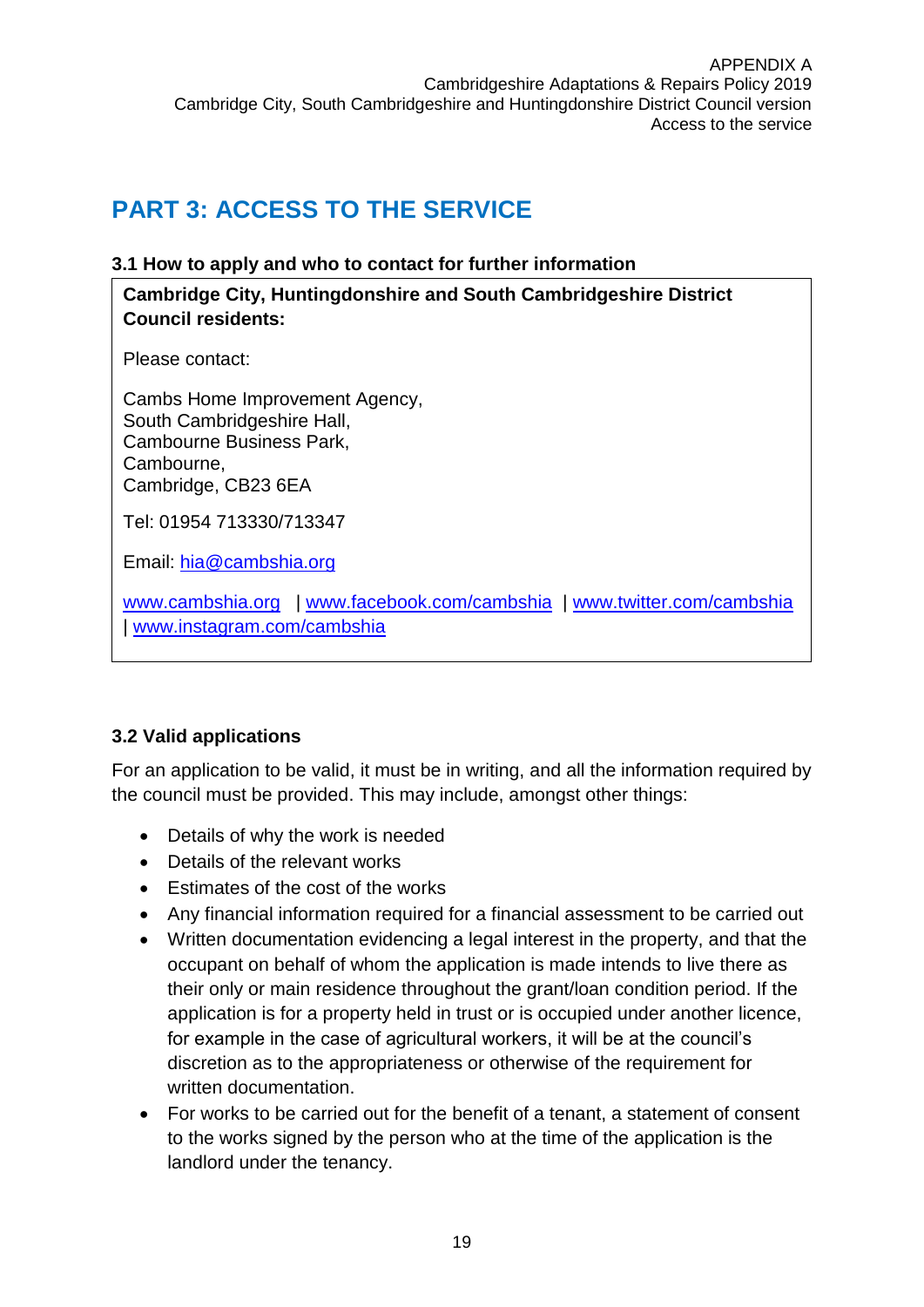APPENDIX A Cambridgeshire Adaptations & Repairs Policy 2019 Cambridge City, South Cambridgeshire and Huntingdonshire District Council version Access to the service Exactly what information is required in each case will depend on the type of assistance being applied for and the circumstances of the applicant. More

information is available on request.

Where the applicant is using the services of the local Home Improvement Agency, the Agency can help with completing the application.

Further information on the types of legal interest and occupancy documentation required are at Appendix 4.

### <span id="page-20-0"></span>**3.3 Fees to be charged**

It will be at the discretion of the Council as to the level of professional fees deemed reasonable to be covered in the calculation of financial assistance. Where an applicant uses the services of the Home Improvement Agency then the Council will generally include the fees in the calculation of financial assistance.

**Cambridge City, Huntingdonshire and South Cambridgeshire District Council residents:** The fees charged may vary from time to time, and applicants will be advised of the current rate when they appoint the agency. The agency's fees are subject to VAT.

### <span id="page-20-1"></span>**3.4 Conditions**

Information on grant/loan conditions are available from the council or Home Improvement Agency. These conditions remain in force throughout the relevant grant/loan condition period.

In making an application for financial assistance the applicant agrees to the terms and conditions attached to the provision of that assistance.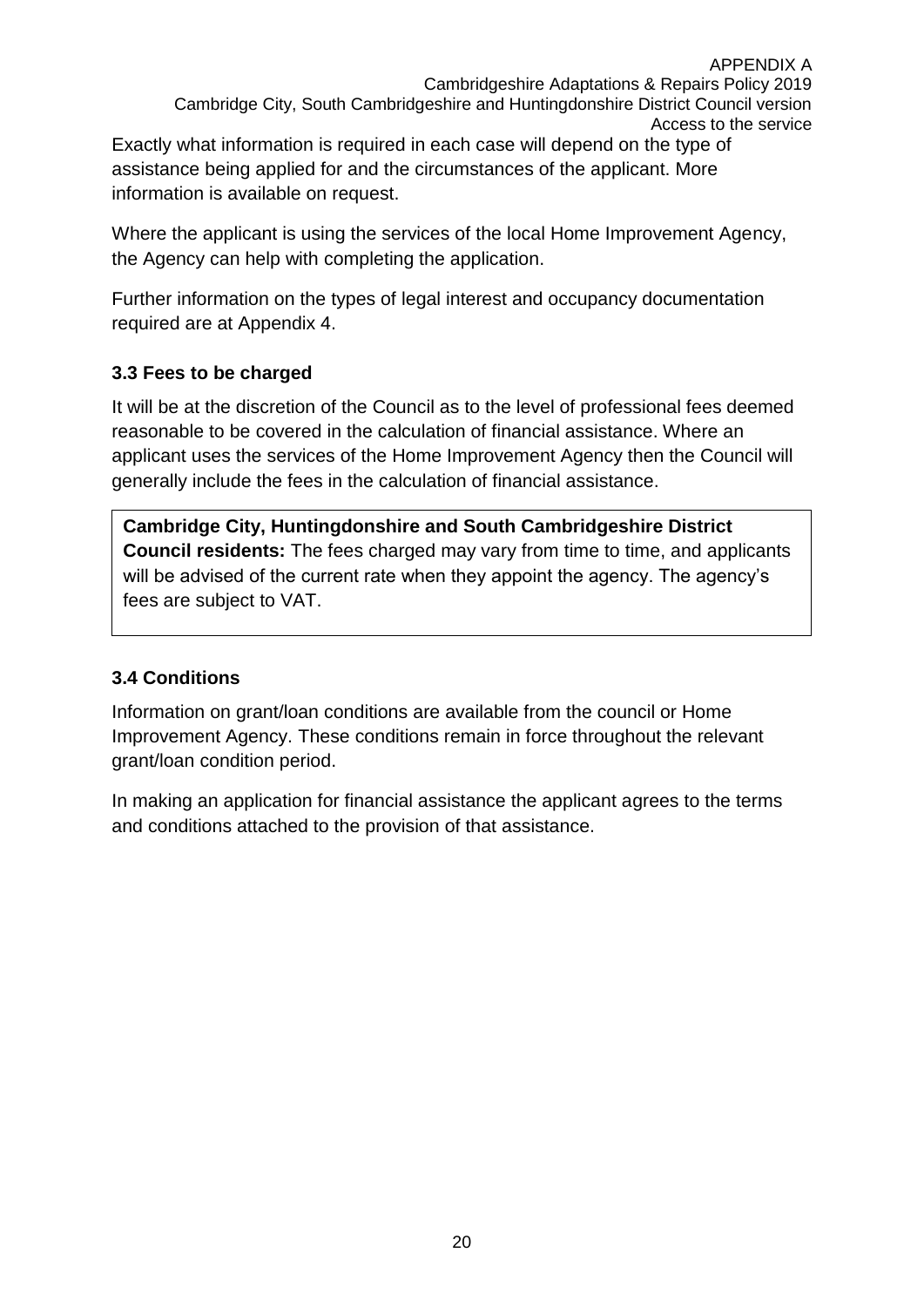## <span id="page-21-0"></span>**PART 4: ADDITIONAL INFORMATION**

### <span id="page-21-1"></span>**4.1 Prioritisation of funding**

While this policy is designed to encourage flexible use of the DFG Capital Allocation, where insufficient funding is available, Mandatory Disabled Facilities Grants will generally need to be given first priority over discretionary assistance.

Where the council considers there will be sufficient funding to provide discretionary assistance on top of Mandatory Disabled Facilities Grant work, then applications for discretionary assistance will be dealt with on a first come first served basis, so long as sufficient funding remains available.

If there are a number of applications being considered at any one time, applications will generally be prioritised in the following order:

- Mandatory Disabled Facilities Grants, and Relocation Assistance for applicants, for applicants who would be eligible for a DFG, within the terms of paragraph 2.3(a) above.
- Work to facilitate a Disabled Facilities Grant which is not eligible for Mandatory DFG funding
- Relocation assistance under the terms of paragraph 2.3(b) above
- Discretionary Top Up Assistance
- Disabled Facilities Grant works to be carried out under Discretionary Special Purposes Assistance where the council is satisfied that funding it through Discretionary Special Purposes Assistance would significantly speed up the process and improve the outcome for the applicant.
- Other Discretionary Special Purposes Assistance
- Relocation assistance under the terms of paragraph 2.3(c) above
- Discretionary partnership projects and/or other services.

The council reserves the right to amend this priority ordering if the need arises. For example: where additional funding becomes available from elsewhere with the intention of it being used for a particular type of assistance; if changes in legislation enable or require it; etc

In assessing whether to fund assistance other than Mandatory DFGs, and what priority should be given, the council will also consider:

a) The extent to which providing assistance will meet the objectives of this Policy;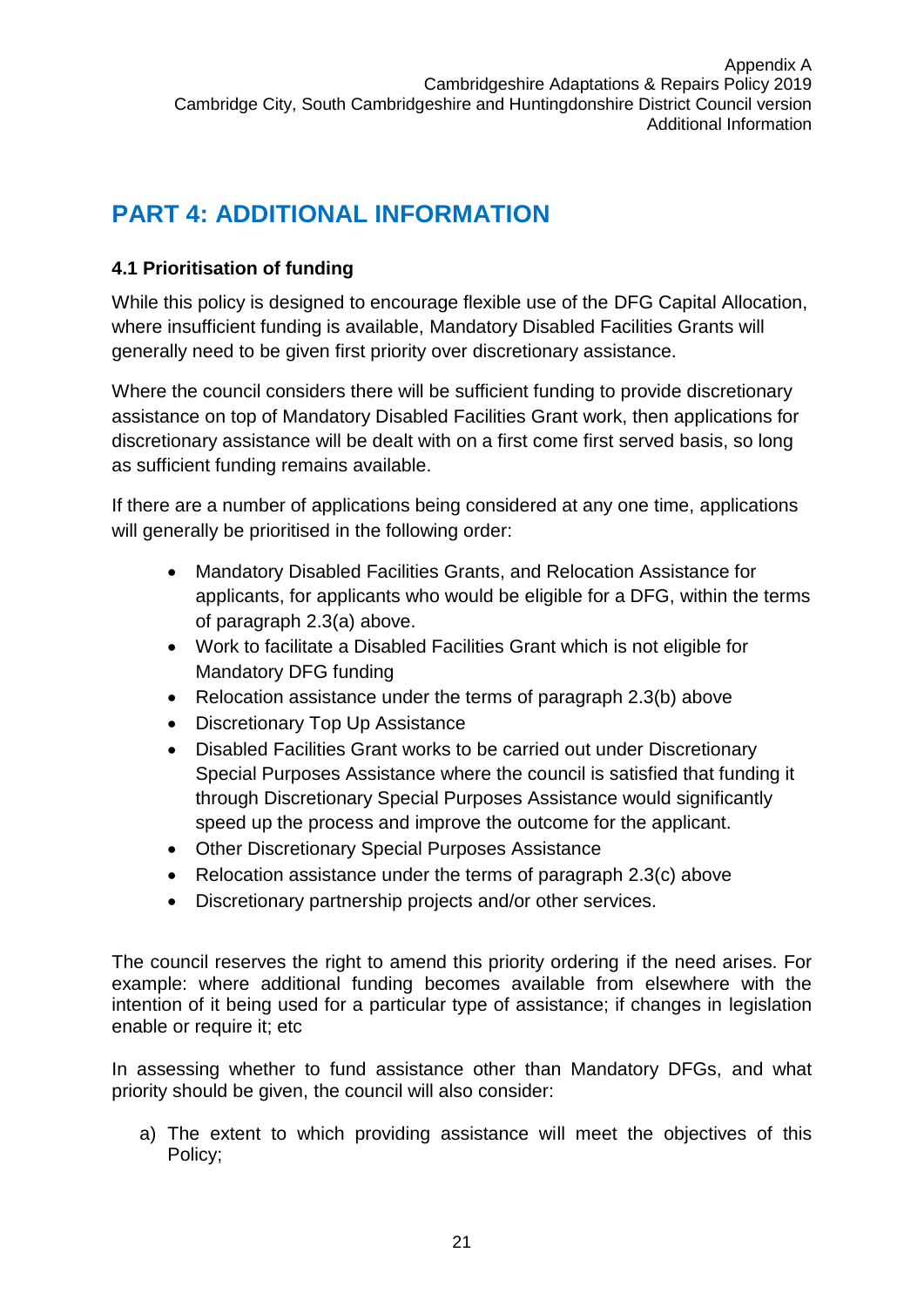Cambridgeshire Adaptations & Repairs Policy 2019

Cambridge City, South Cambridgeshire and Huntingdonshire District Council version Additional Information

- b) Whether the need for assistance is considered serious and urgent both in its own right and relative to any other current applications and enquiries for assistance which the council is considering;
- c) The extent to which the applicant is able, and can him/ herself afford to resolve the problem and /or pay for the work;
- d) Whether the work to which the application relates is considered serious or urgent relative to the general state of repair of dwellings in the district.
- e) Any other circumstances which may be relevant at the time.

### <span id="page-22-0"></span>**4.2 Approval of application and payment of grant**

Before approving an application the Council will need to be satisfied that the application is complete and that it accurately reflects the applicant's circumstances; also that the applicant clearly understands and accepts the conditions of any financial assistance being provided.

Where the assistance is to pay for work to be carried out:

- The council must be satisfied that the cost of the works is reasonable and that all the appropriate notifications and/or permissions have been obtained eg, Building Regulations, Planning Permission etc.
- If the applicant is arranging their own work, s/he should not make any arrangements for the work to start until they have received the grant/loan approval in writing from the council.
- If carrying out their own work the applicant must notify the Council when the work is completed. A council representative may need to visit the property to inspect the works before arranging payment. No payment will be made until the relevant work is completed to the Council's satisfaction. The applicant will be responsible for ensuring that any defects are remedied.
- Unless otherwise specified, payment will be made direct to the contractor.
- Where the approved work has not been carried out to the satisfaction of the applicant the Council may, at the request of the applicant and if it considers it to be reasonable, withhold payment.

**Cambridge City, Huntingdonshire and South Cambridgeshire District Council residents**:

Generally it is expected that works will be completed within 12 months of grant/loan approval.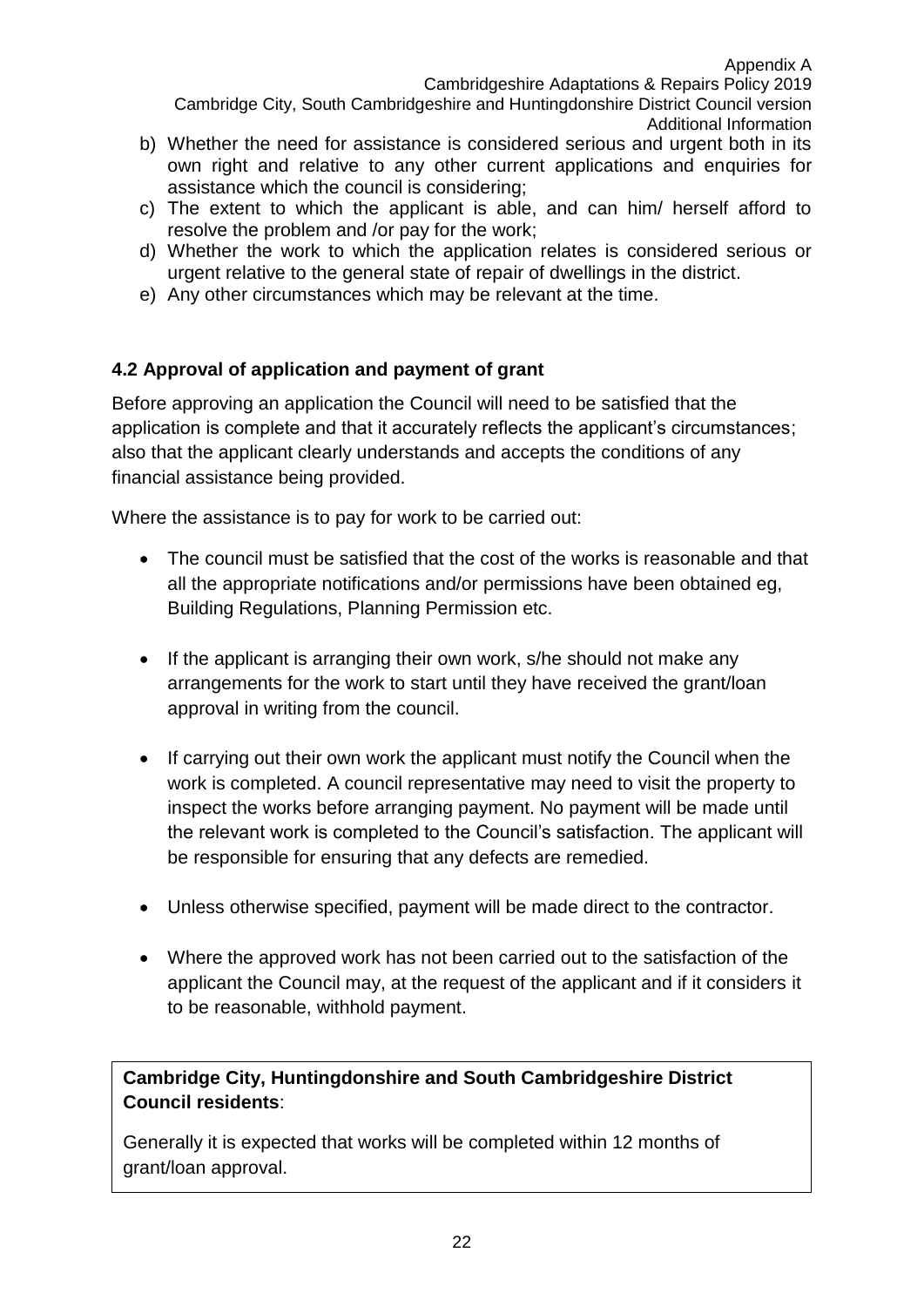Further conditions may apply to the payment of any assistance under this policy, which applicants need to formally agree to before any application can be approved. Details are available from the council or the Home Improvement Agency.

### <span id="page-23-0"></span>**4.3 Local authority decision making & appeals**

All applications for assistance contained within this Policy are subject to the local authority's decision making processes.

If an applicant wishes to appeal against a decision under this Policy:

**Cambridge City, Huntingdonshire and South Cambridgeshire District Council residents**: Should contact the Manager at Cambs HIA in the first instance. The Manager will advise the applicant of how it will be taken forward.

The council may make exceptions to the policy in exceptional circumstances, and each case will be considered on its merits.

### <span id="page-23-1"></span>**4.4 Equalities**

The public sector equality duty under the Equality Act 2010 requires public bodies, in exercising their functions, to have due regard to the need to:

- Eliminate unlawful discrimination, harassment and victimisation and other conduct prohibited by the Act;
- Advance equality of opportunity between people who share a protected characteristic and those who do not; and
- Foster good relations between people who share a protected characteristic and those who do not.

The protected characteristics are: age, disability, gender reassignment, marriage and civil partnership, pregnancy and maternity, race, religion and belief, sex and sexual orientation.

An Equality Impact Assessment has been carried out on this Policy to ensure that the Policy takes into account the needs of all groups, and that particular groups of people are not adversely affected by it.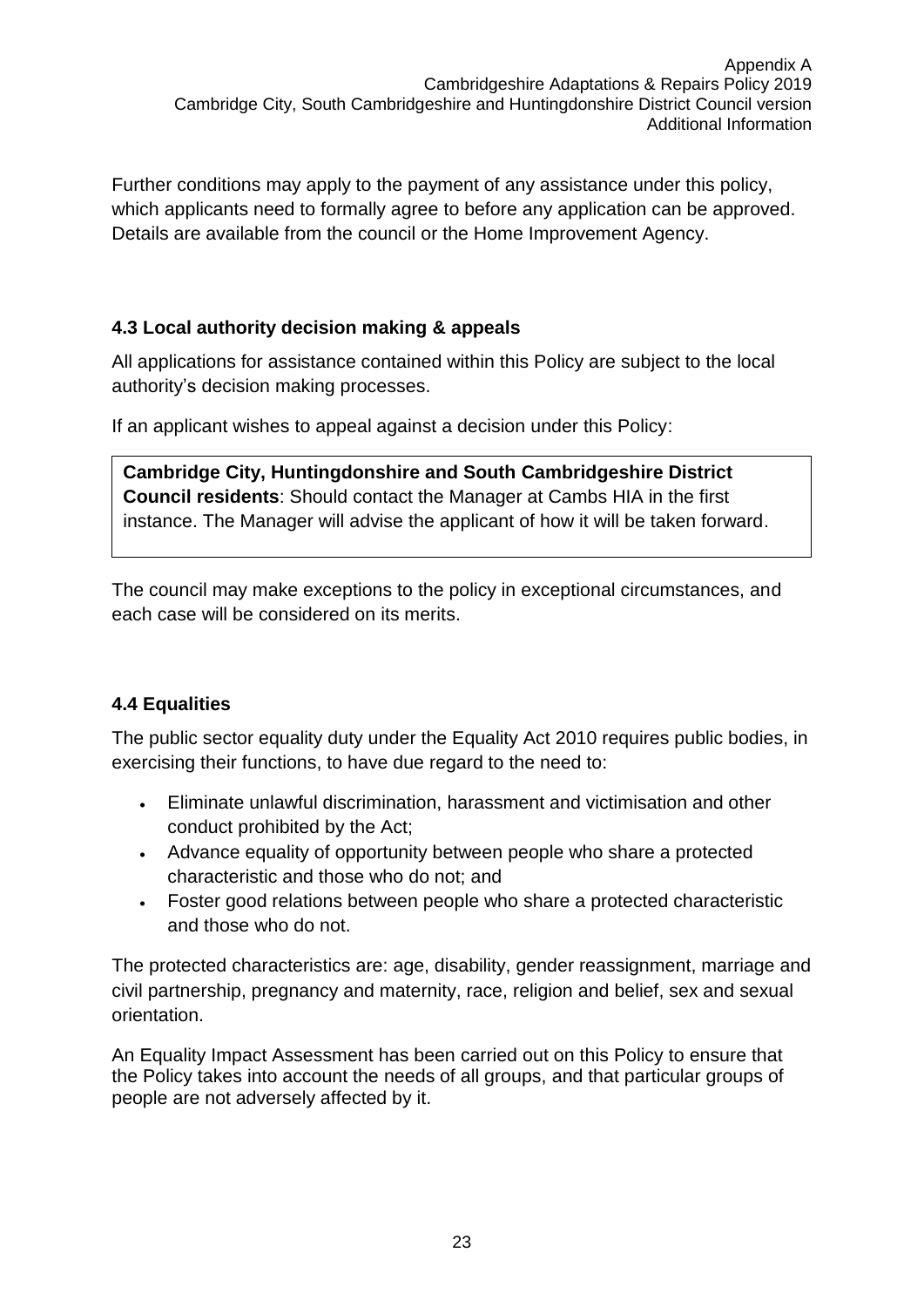### <span id="page-24-0"></span>**4.5 Safeguarding**

### **Cambridge City, Huntingdonshire and South Cambridgeshire residents:**

There are national requirements for safeguarding and protecting people at risk of abuse or neglect. All the Cambridgeshire councils are committed to safeguarding and promoting the welfare of children and adults who may be at risk, and their policies and processes reflect the direction of Cambridgeshire County Council in relation to safeguarding. All key staff are trained in safeguarding issues. Your council can provide details of its own policies in relation to safeguarding.

### <span id="page-24-1"></span>**4.6 Customer Care & Complaints**

### **Cambridge City, Huntingdonshire and South Cambridgeshire District Council residents:**

Customer care is of paramount importance. Staff are trained in their area of work and most are experienced at supporting disabled and or vulnerable people. Contractors are required to act in accordance with a code of conduct, and health and safety is taken very seriously.

However, occasionally things may go wrong. Customers who wish to make a complaint should speak first to the Manager of Cambs HIA, who will advise on how to make a complaint and to whom the complaint should be made. Complaints will initially be dealt with by the Home Improvement Agency or the relevant council, depending on the nature of the complaint.

### <span id="page-24-2"></span>**4.7 Recourse to public funds**

Assistance will not be available to individuals who have no National Insurance number or recourse to public funds. Further details are available from the government's website. <sup>3</sup>

### <span id="page-24-3"></span>**4.8 Monitoring of outcomes**

The five Cambridgeshire district councils signed up to this Policy will agree a common set of outcomes with health and social care partners which will be used to monitor implementation of this policy.

<sup>-</sup> $3$  Gov.uk web page re public funds: https://www.gov.uk/government/publications/public-funds--2/public-funds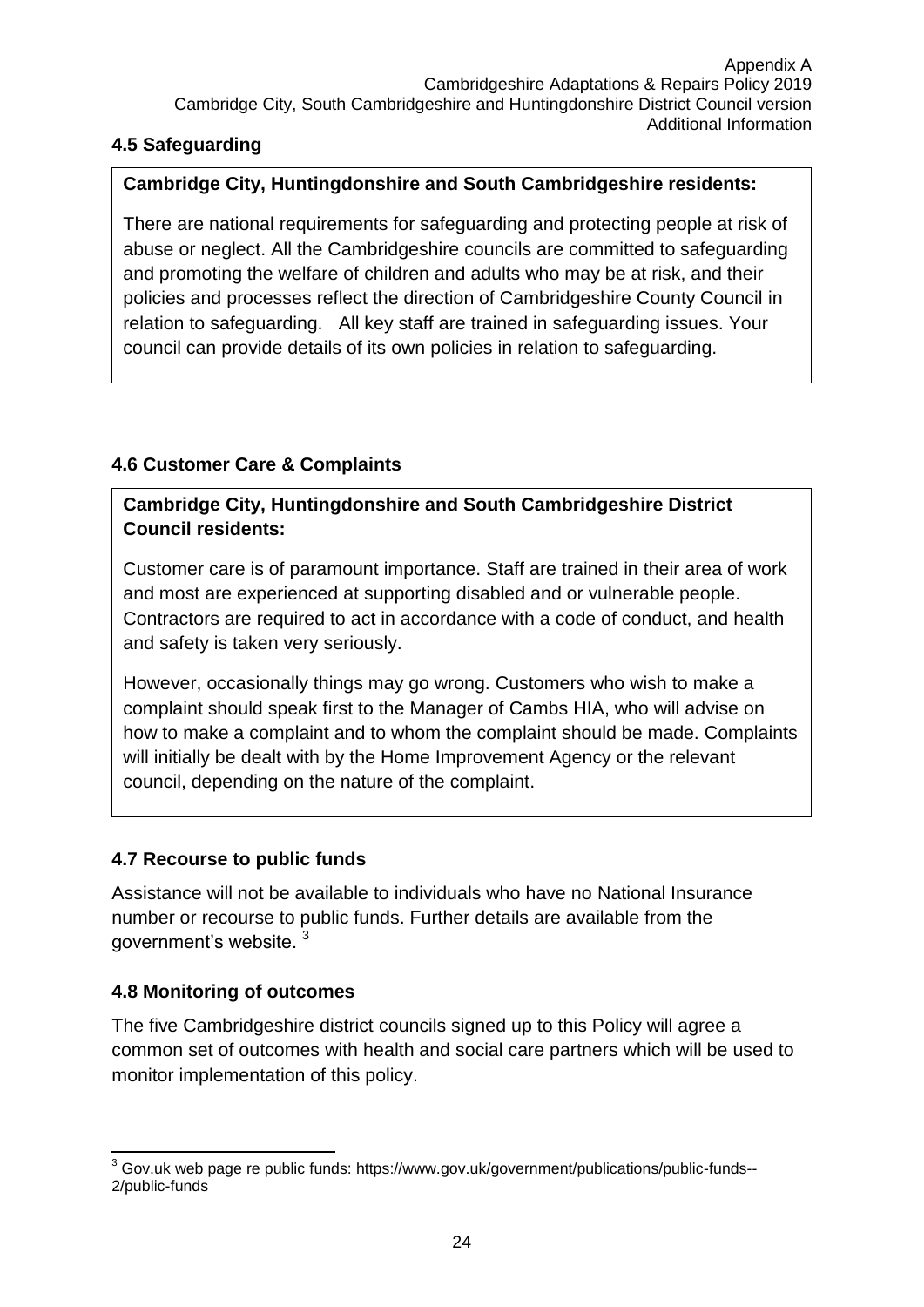### <span id="page-25-0"></span>**4.9 Policy Review**

The Policy will run from April 2019. The government recently announced a national review of Disabled Facilities Grants. This Policy may need to be reviewed once the outcome of this is known. Otherwise the Policy will be reviewed as and when necessary.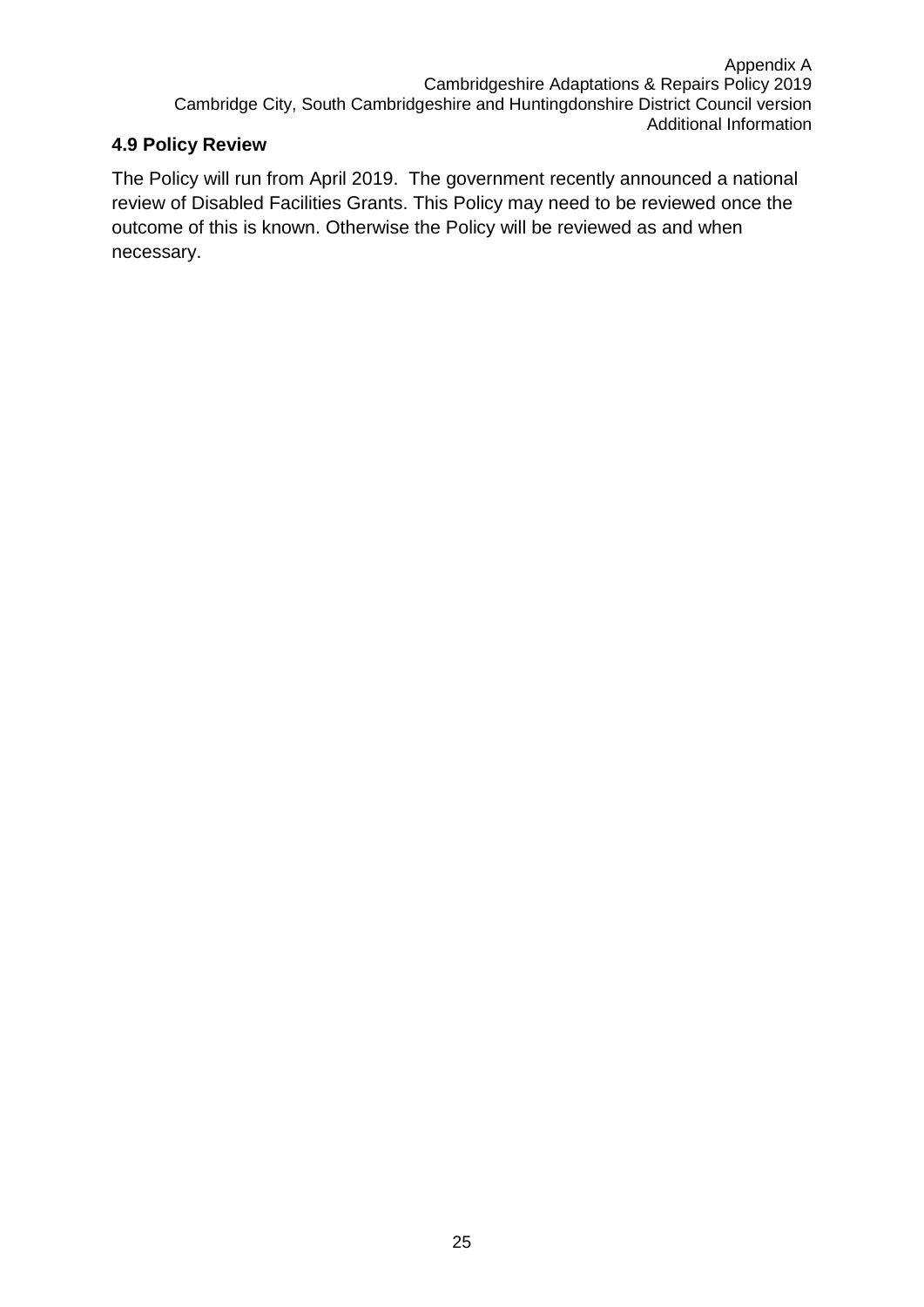## <span id="page-26-0"></span>**Appendix 1**

## <span id="page-26-1"></span>**Early Help & Housing Options**

One of the findings of the Cambridgeshire Disabled Facilities Grants Review carried out in 2016 was that in order to achieve better outcomes for people, and to make best use of the resources available, providing repairs and adaptations in the home in which someone is currently living will not always be the best solution; options must also be available for people to move to more suitable accommodation.

The Home Improvement Agencies already provide basic housing options advice. However, with limited funding available, for the Policy to be successful it will need to be implemented hand in hand with a new approach to considering people's wider housing options at an earlier stage.

For adults where their current home may not meet their needs now or in the future, there is a Specialist Housing Officer who works with the Adult Early Help Team working with Social Workers and Occupational Therapists. This service provides advice and information on all the possible options that may be available at an early stage.

For older people the Councils also promote the use of the Elderly Accommodation Council (First Stop – HOOP) resources to deliver early advice and information on alternative housing options prior to a request for an adaptation. This provides comprehensive information on services available to maintain independence and also an independent advice line. Information on alternative housing opportunities - for example sheltered housing, extra care or the purchase of a more suitable home, can inform early decisions. This is especially important if the home will not be suitable in the longer term. See the Cambridgeshire Older Peoples Factsheet for further information. <sup>4</sup>

The Housing Options for Older People (HOOP) tool is available both on line and in leaflet format and is designed to help older people think about how suitable their current home is and if submitted can identify what alternative options are nearby. See the website online tool. $5$ 

Support with planning, managing and facilitating a move can be sought from the Older Peoples Visiting Support Services which are delivered across the county to people in all tenures, be they property owners or renters, if this is not readily available from family or friends.

For working age people with a disability who are considering applying for an adaptation to their home, information and advice can be sought on alternative social housing options from the local Home-link teams Support with planning, managing and facilitating a move may be available from the Floating Support Services available across the county.

<sup>-</sup>4 Cambridgeshire Older People's Factsheet: http://www.housingcare.org/downloads/kbase/3501.pdf

<sup>5</sup> HOOP online tool: https://hoop.eac.org.uk/hoop/start.aspx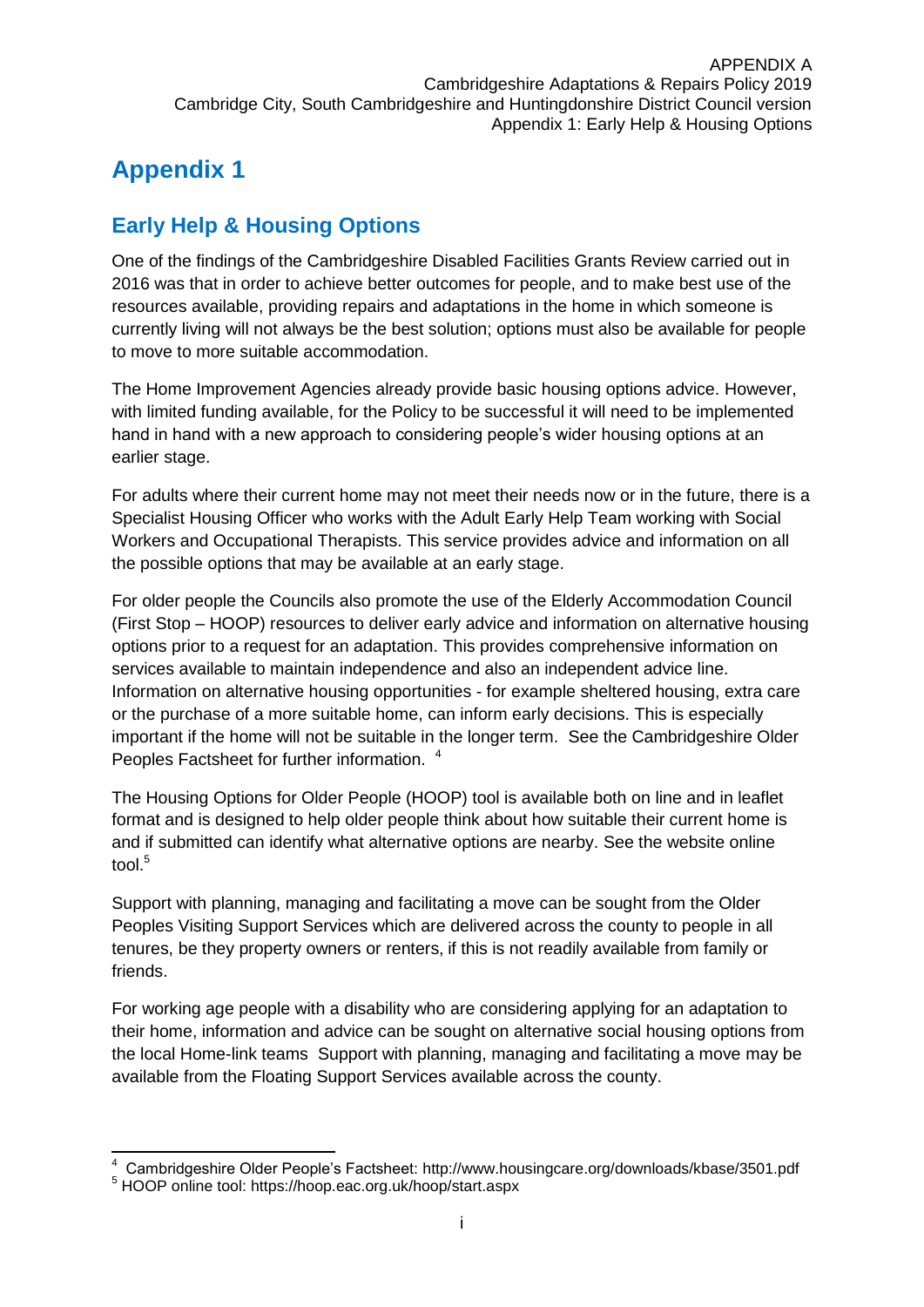Cambridgeshire Adaptations & Repairs Policy 2019 Cambridge City, South Cambridgeshire and Huntingdonshire District Council version Appendix 1: Early Help & Housing Options For families with a child or young person with Special Educational Needs and Disability (SEND)  $0 - 25$ ) where their current home may not meet the child's needs now or in the future there is a Specialist Housing Officer who works with the SEND Social Care, Occupational Therapists and others.

These services provide advice and information on all the possible options that may be available at an early stage. Often major adaptations can be expensive and the limits of the Grant funding available means that sometimes more expensive works (i.e. extensions with specialist equipment) cannot be fully funded that way. Options may include a move to a more suitable property, accessing or moving within social housing, or a new build opportunity.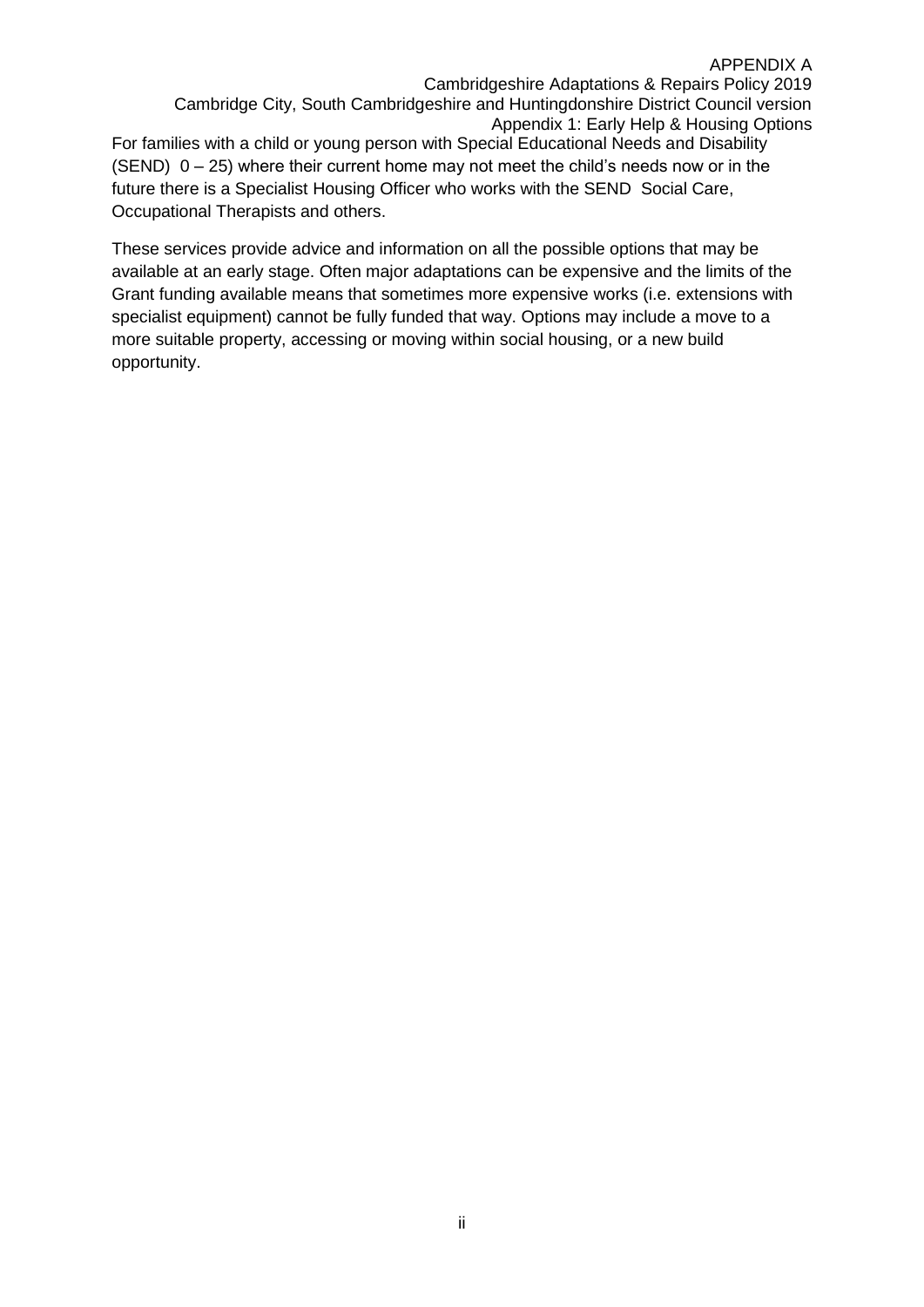## <span id="page-28-0"></span>**Appendix 2**

### <span id="page-28-1"></span>**National and Local Context and Supporting Data**

### <span id="page-28-2"></span>**Legislative background**

The Care Act 2014 focusses on prevention. Guidance states "*Local authorities must provide or arrange services, resources or facilities that maximise independence for those already with such needs, for example interventions such as rehabilitation/reablement services, e.g. community equipment services and adaptations*." The guidance goes onto state "*Integrated services built around an individual's needs are often best met within the home. The suitability of living accommodation is a core component of an individual's wellbeing and when developing integrated services, local authorities should consider the central role of housing within integration*."

The Public Health Outcomes Framework "Healthy Lives, Healthy People: Improving Outcomes and Supporting Transparency" (Dept of Health, 2013) sets out desired outcomes for public health and how they will be measured. Many of the outcomes have links to housing including prevention of falls and injuries in over 65s, Fuel Poverty and Excess Winter Deaths.

The Regulatory Reform (Housing Assistance) (England & Wales) Order 2002 (RRO 2002) repealed much of the Housing Renovation Grants regime of the previous Housing Grants, Construction and Regeneration Act of 1996 but left in place the Mandatory Disabled Facility Grants and discretionary grant duties.

In 2008/09 the government extended the scope of the Regulatory Reform Order, allowing authorities to use the Disabled Facilities Grant capital allocation on other types of adaptations, repairs and assistance. The Cambridgeshire authorities hadn't until now adopted this approach and continued to use the DFG Allocation purely for Mandatory Disabled Facilities Grants which they have a statutory duty to provide;. although some have been funding a range of discretionary Regulatory Reform Order policy initiatives through separate capital funding directly from their own budgets.

The Housing Act 2004 placed a duty on local authorities to keep housing conditions under review. The Act introduced the Housing Health and Safety Rating System (HHSRS) risk assessment for residential properties, which replaced the old housing fitness standard. In addition, the Home Energy Conservation Act 1995 continues to place a requirement on the authority to have a strategy for promotion and adoption of energy efficiency measures and to work towards the reduction of fossil fuel use.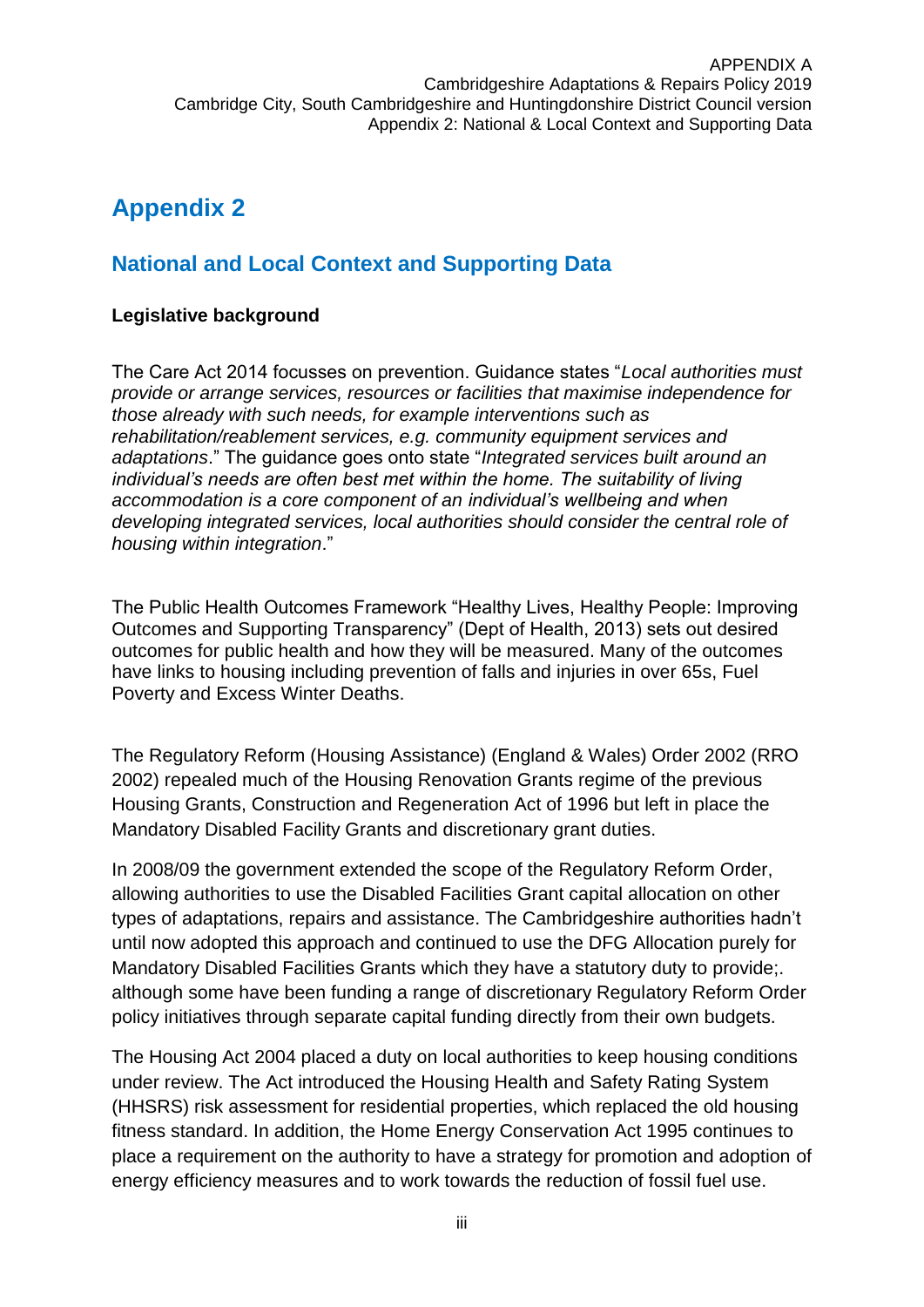### <span id="page-29-0"></span>**National data**

Around 12% of homes in England are estimated to have Category 1 hazards.<sup>6</sup> Most of those are in the private rented and owner occupied sectors. In addition, around one in five homes do not meet the national 'decent homes' standard.<sup>78</sup>

National research by the Building Research Establishment (BRE) estimated that it was costing the NHS around £1.4bn per annum in first year treatment costs to leave people living in the poorest housing in England (ie with at least one Category 1 hazard).  $9^{\circ}$ 

Further Building Research Establishment research found that, in England:

- Over one fifth of all older household groups (55 64, 65 74, over 75 and over 80) lived in a home that failed to meet the Decent Homes standard
- 780,000 households aged 55 years and over were in fuel poverty
- 1.3 million households aged 55 years and older lived in a home with at least one Category 1 hazard
- For households aged 55 years or more, the cost of poor housing to the NHS (for first year treatment costs) is £624 million with these costs dominated by excess cold hazards and those associated with falls (on stairs and on the level)
- The proportion of older households living in a home with the four "visitability" accessibility features assessed by the English Housing Survey (level access, flush threshold, WC at entrance level and sufficiently wide doors and circulation space) ranged from 4% (aged 55 – 64 years) to 7% (aged 80 years and over). Around a fifth of homes occupied by all age groups aged 65 years and over had none of these key features and this figure was 24% for households aged 55 – 64 years.
- A permanent home for a person with restricted mobility requires suitable parking, downstairs living space, shower on the ground floor, wheelchair turning space, bed space on the ground floor and the entrance illuminated or covered. The research estimated that only 110,000 dwellings (0.5%) were fully accessible.

### <span id="page-29-1"></span>**Cambridgeshire Population Data <sup>10</sup> <sup>11</sup>**

<sup>-</sup> $^6$  As measured by the Housing Health & Safety Rating System – HHSRS;

<sup>&</sup>lt;sup>7</sup> English House Condition Survey 2015:

https://www.gov.uk/government/uploads/system/uploads/attachment\_data/file/627688/Potential\_stock \_improvements\_Report\_2015-16.pdf

<sup>&</sup>lt;sup>8</sup> Housing Health & Safety Rating System https://www.gov.uk/government/publications/hhsrsoperating-guidance-housing-act-2004-guidance-about-inspections-and-assessment-of-hazards-givenunder-section-9

<sup>&</sup>lt;sup>9</sup> BRE, The Cost of Poor Housing to the NHS briefing: https://www.bre.co.uk/filelibrary/pdf/87741-Cost-of-Poor-Housing-Briefing-Paper-v3.pdf

<sup>10</sup> Census 2011, Cambridgeshire Atlas: http://atlas.cambridgeshire.gov.uk/census/2011/atlas.html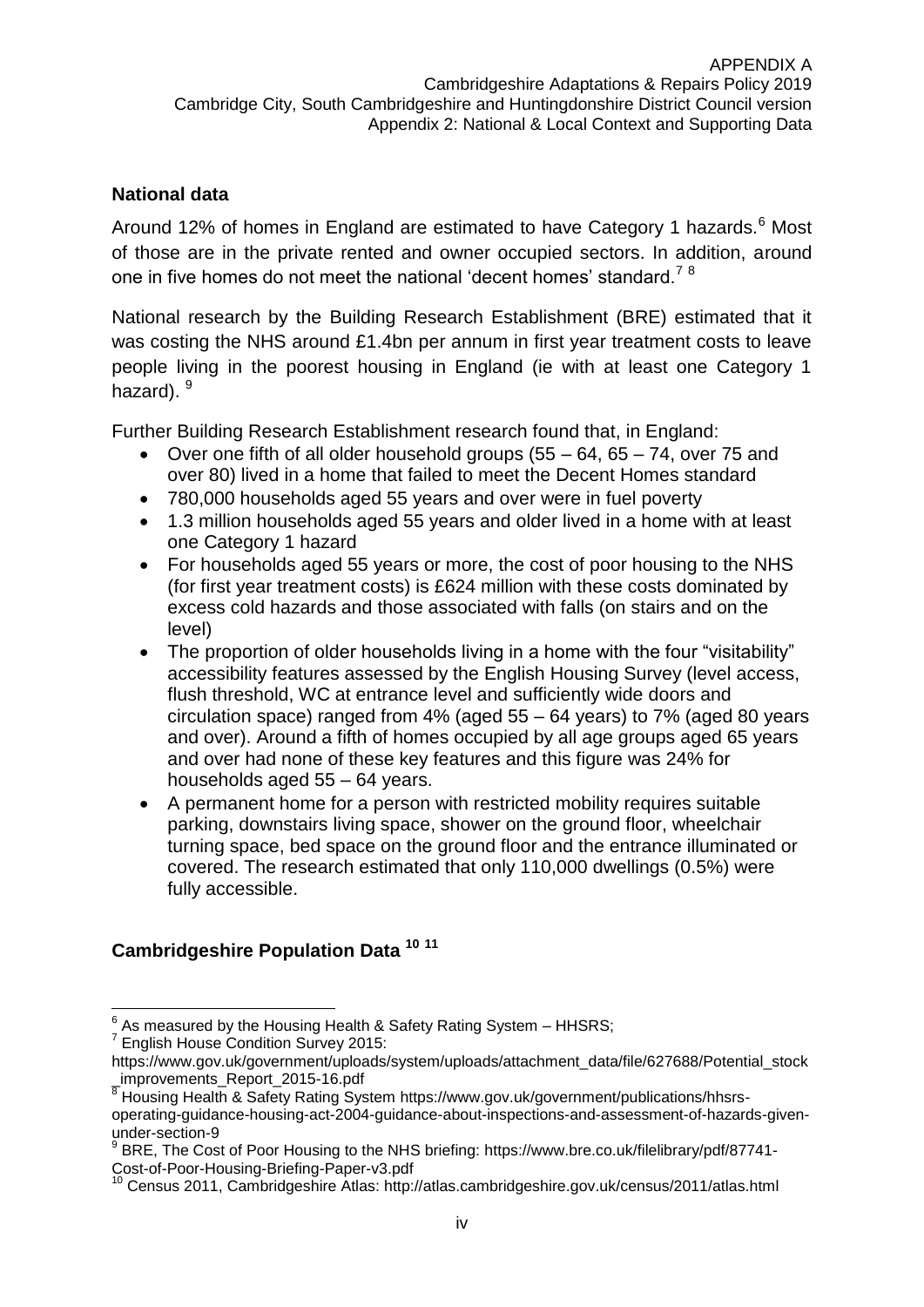- The number of households was 251,241
- Around 15% reported a long-term activity limiting illness

Cambridgeshire County Council's Research Group estimates that:

- In Cambridgeshire in 2016 there are estimated to be over 409,000 adults (18-64 years), over 138,000 children (0-18 years) and nearly 116,500 older people (65+).
- In the next five years the population is forecast to grow by an additional 30,800 adults (+8%), 15,700 children (+11%) and 10,400 older people (+14%). The biggest percentage change is amongst the oldest age group – an additional 4,000 people aged 85 and over by 2021.

### <span id="page-30-0"></span>**Local Data**

The Home Improvement Agency produces an annual report which is available on line at [www.cambshia.org](http://www.cambshia.org/) and provides more information about the types of adaptations completed each year*.*

<sup>-</sup><sup>11</sup> From Cambridgeshire DFG review 2016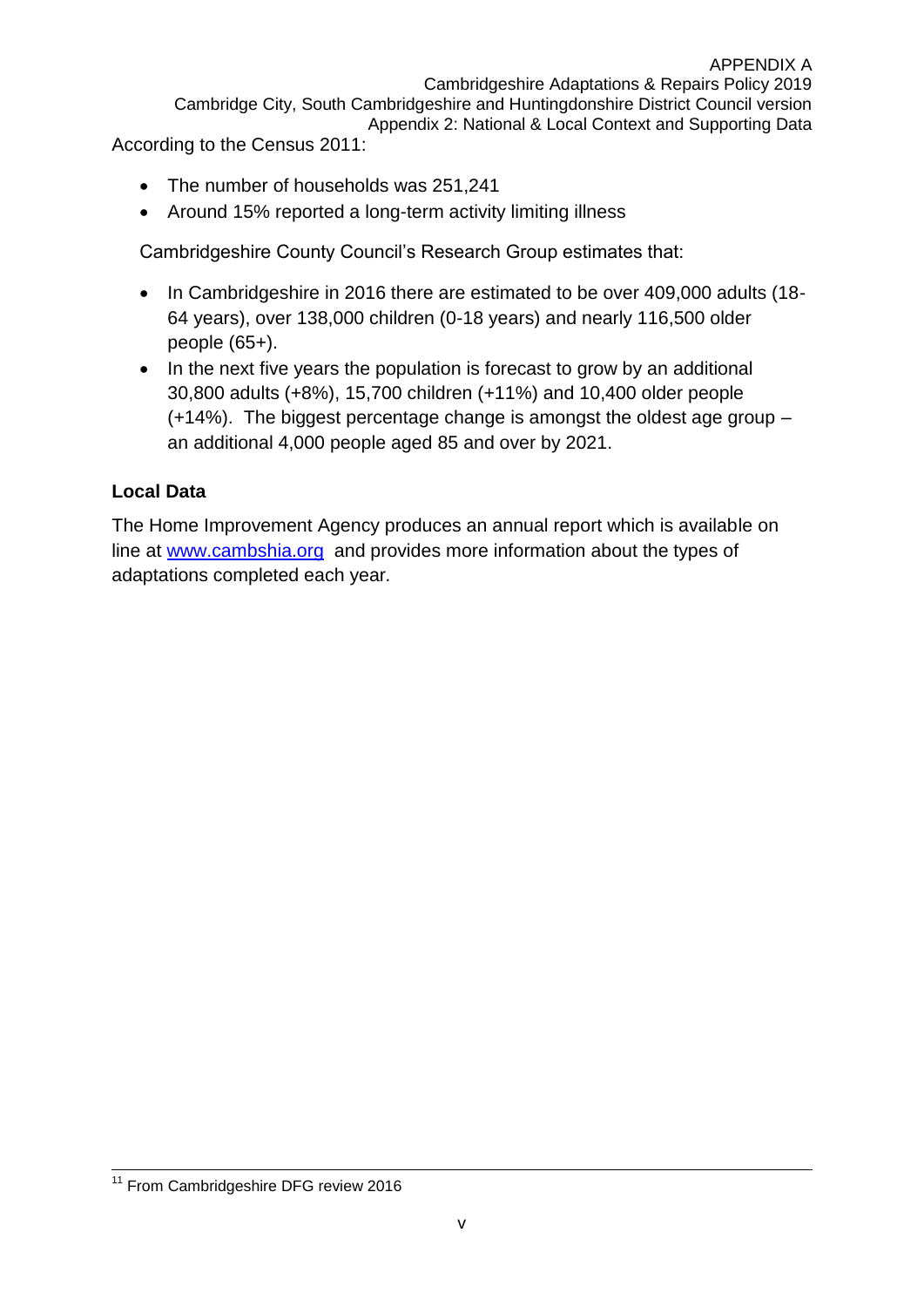## <span id="page-31-0"></span>**Appendix 3**

## <span id="page-31-1"></span>**Mandatory Disabled Facilities Grants – further information**

The provisions governing Mandatory Disabled Facility Grants are set out in the Housing Grants, Construction and Regeneration Act 1996, as amended by the Regulatory Reform (Housing Assistance)(England & Wales) Order 2002.

A summary of the purposes for which Mandatory DFGs may be given are as follows:

### <span id="page-31-2"></span>**a) Facilitating Access and Provision**

These include works to remove or help overcome any obstacles which prevent the disabled person from moving freely into and around the dwelling and enjoying the use of the dwelling and the facilities or amenities within it.

### <span id="page-31-3"></span>**b) Making a dwelling or building safe**

Adaptations to the dwelling or building to make it safe for the disabled person and other persons residing with him/her.

### <span id="page-31-4"></span>**c) Room usable for sleeping**

The provision of a room usable for sleeping should therefore only be undertaken if the council is satisfied that the adaptation of an existing room in the dwelling (upstairs or downstairs) or the access to that room is unsuitable in the particular circumstances..

### <span id="page-31-5"></span>**d) Bathroom**

A disabled person should have access to a wash hand basin, a WC and a shower or bath (or if more appropriate, both a shower and a bath).

### <span id="page-31-6"></span>**e) Facilitating preparation and cooking of food**

A wide range of works are available to enable a disabled person to cater independently.

### <span id="page-31-7"></span>**f) Heating, lighting and power**

The improvement of an existing heating system in the dwelling to meet the disabled occupant's needs. Where there is no heating system or where the existing heating arrangements are unsuitable to meet his needs, a heating system may be provided.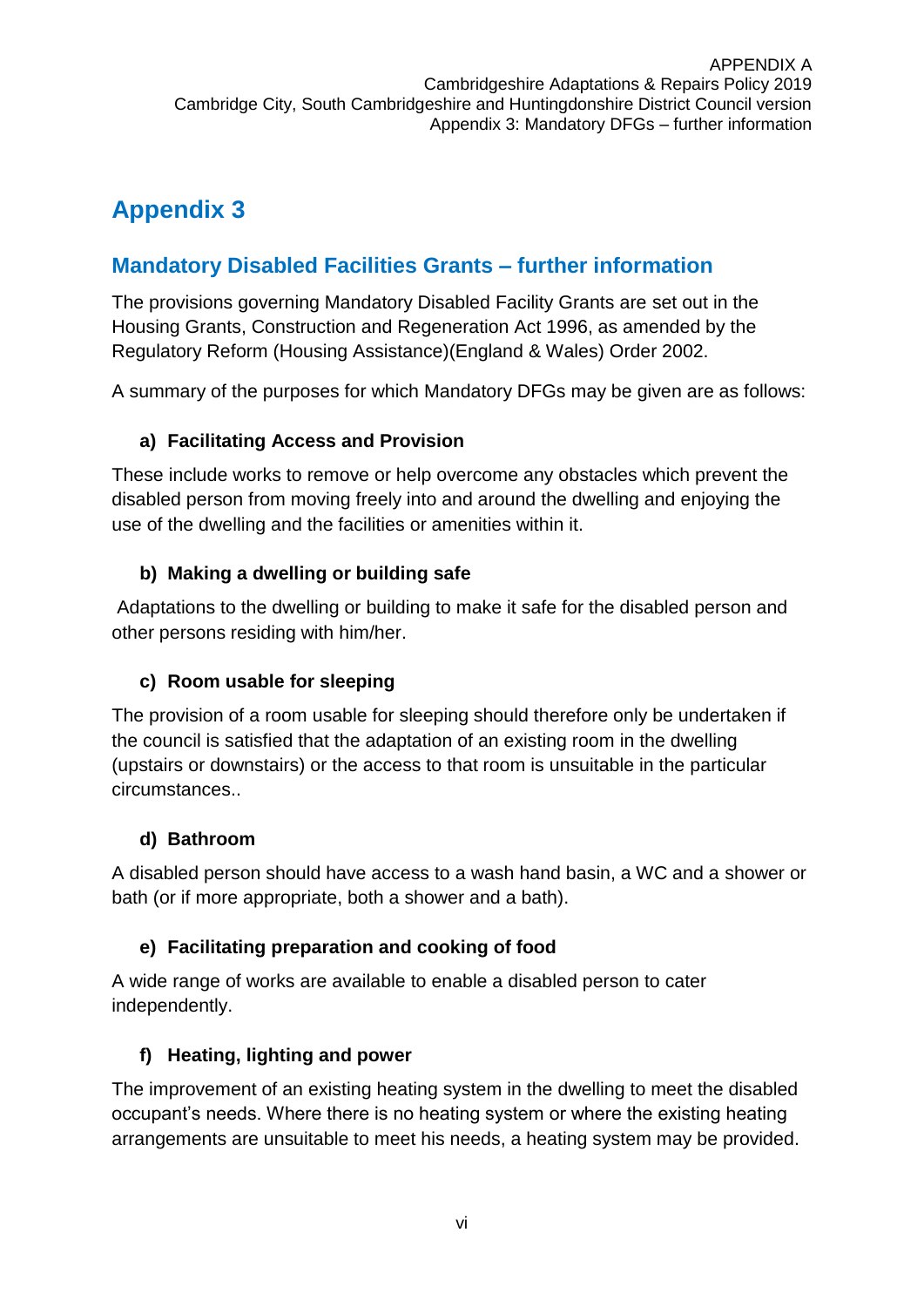### <span id="page-32-0"></span>**g) Dependent residents**

Works to a dwelling required to enable a disabled occupant better access and movement around the dwelling in order to care for another person who normally resides where whether or not they are related to the disabled person.

### <span id="page-32-1"></span>**h) Access to garden**

Works for facilitating access to and from a garden by a disabled occupant, or making access to a garden safe for a disabled occupant.

Further details are available from the council or Home Improvement Agency.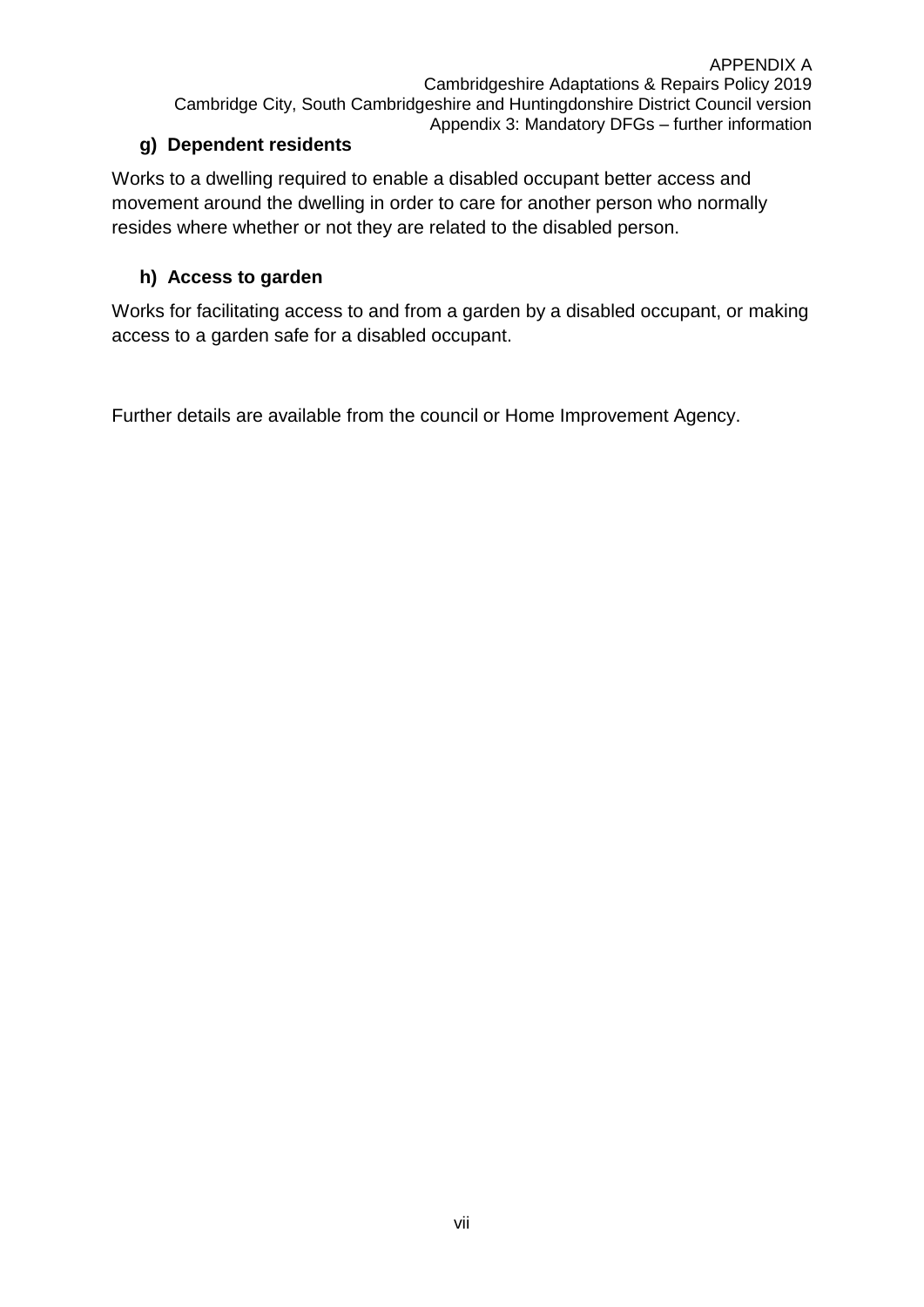## <span id="page-33-0"></span>**Appendix 4**

## <span id="page-33-1"></span>**Test of Resources/ Means Testing**

Where required under this policy, a test of resources will be carried out in order to assess the amount, if any, that the applicant must contribute to cost of the works. If the applicant is not in receipt of a passporting benefit they will have to provide details of income and capital.

For those in receipt of one or more of certain qualifying benefits or any equivalent or successor benefits at the time of the application, their contribution towards the financial assistance will be NIL.

The relevant qualifying benefits set by government at the time of publishing this policy are:

- Universal credit
- Income Support
- Income based Job Seekers Allowance or Income Based Employment Support Alliance
- Working Tax Credit with gross income less than the current level set by the Department of Work & Pensions
- Housing Benefit,
- Guaranteed Pension Credit,
- Or child tax credit with a relevant income less than the current level set by the DWP

In addition to the qualifying benefits set by government, Council Tax Benefit may, under this policy, be treated as a qualifying benefit for Discretionary Special Purposes Assistance adaptations which would normally be funded through a Mandatory Disabled Facilities Grant but where funding it through Discretionary Special Purposes Assistance would, in the council's view, significantly speed up the process and improve the outcome for the applicant.

For those not on one of the qualifying benefits listed above, where means testing is required legally and/or under the policy, a full means test will be carried out under the National Test of Resources in accordance with the Housing Renewal Grants Regulations 1996 (as amended), or any future legislation that replaces it. This will calculate the applicant's contribution in order to assess the extent to which any assistance may be given up to the maximum eligible expense limit.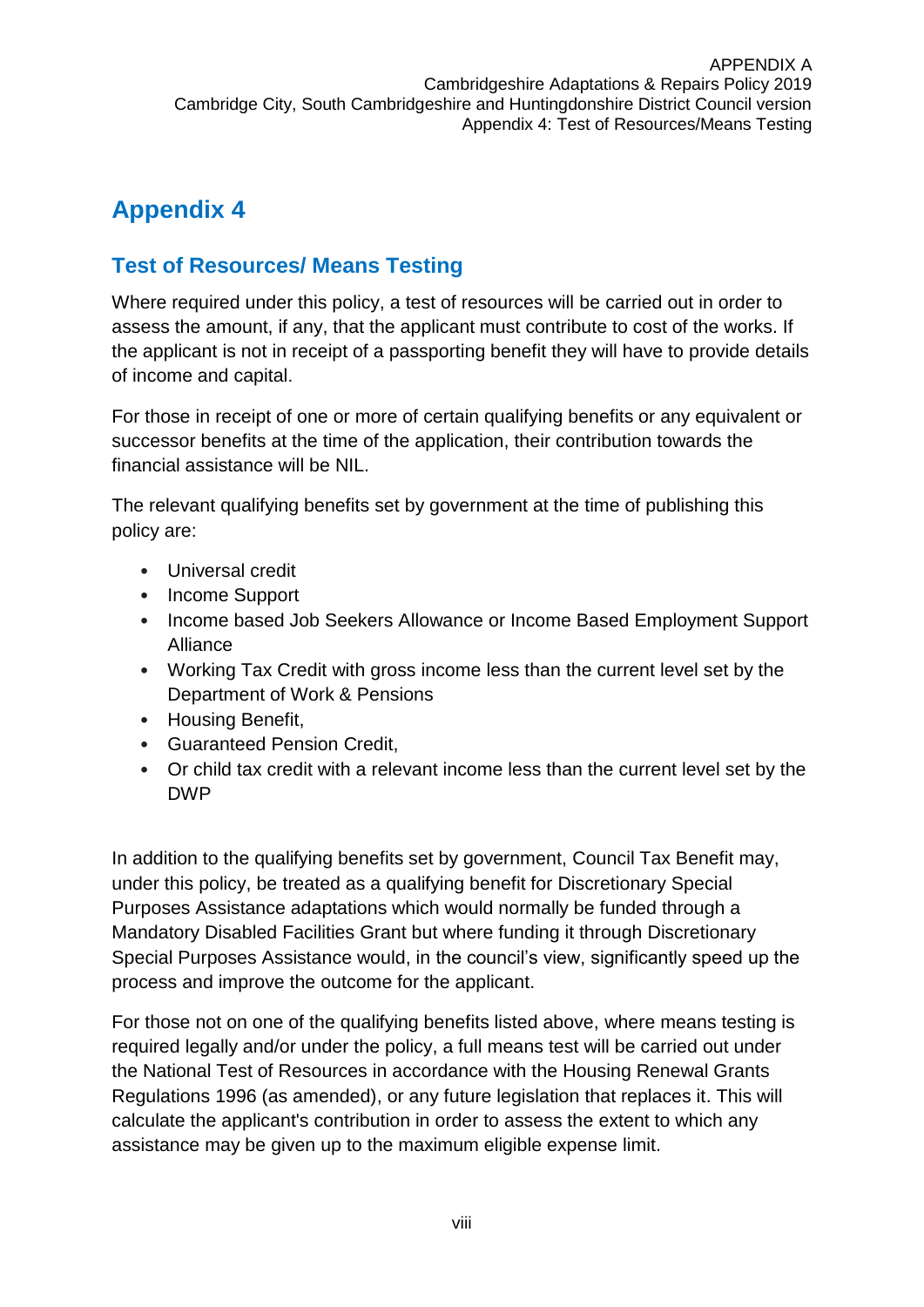Cambridgeshire Adaptations & Repairs Policy 2019 Cambridge City, South Cambridgeshire and Huntingdonshire District Council version Appendix 4: Test of Resources/Means Testing

The council may in some cases, and where legally permitted, exercise the discretion to consider a grant or loan where applicants are not on qualifying benefits but instead:

- have an income (at the time of application), of less than the current income level recognised by the DWP,
- **and** have savings less than the current cut off level determined by the benefits service,
- **and** are considered to be a priority due to their situation or their urgency of the works required.

The means test or other financial assessment will apply to the person for whom the intervention is being applied for, and any spouse/partner.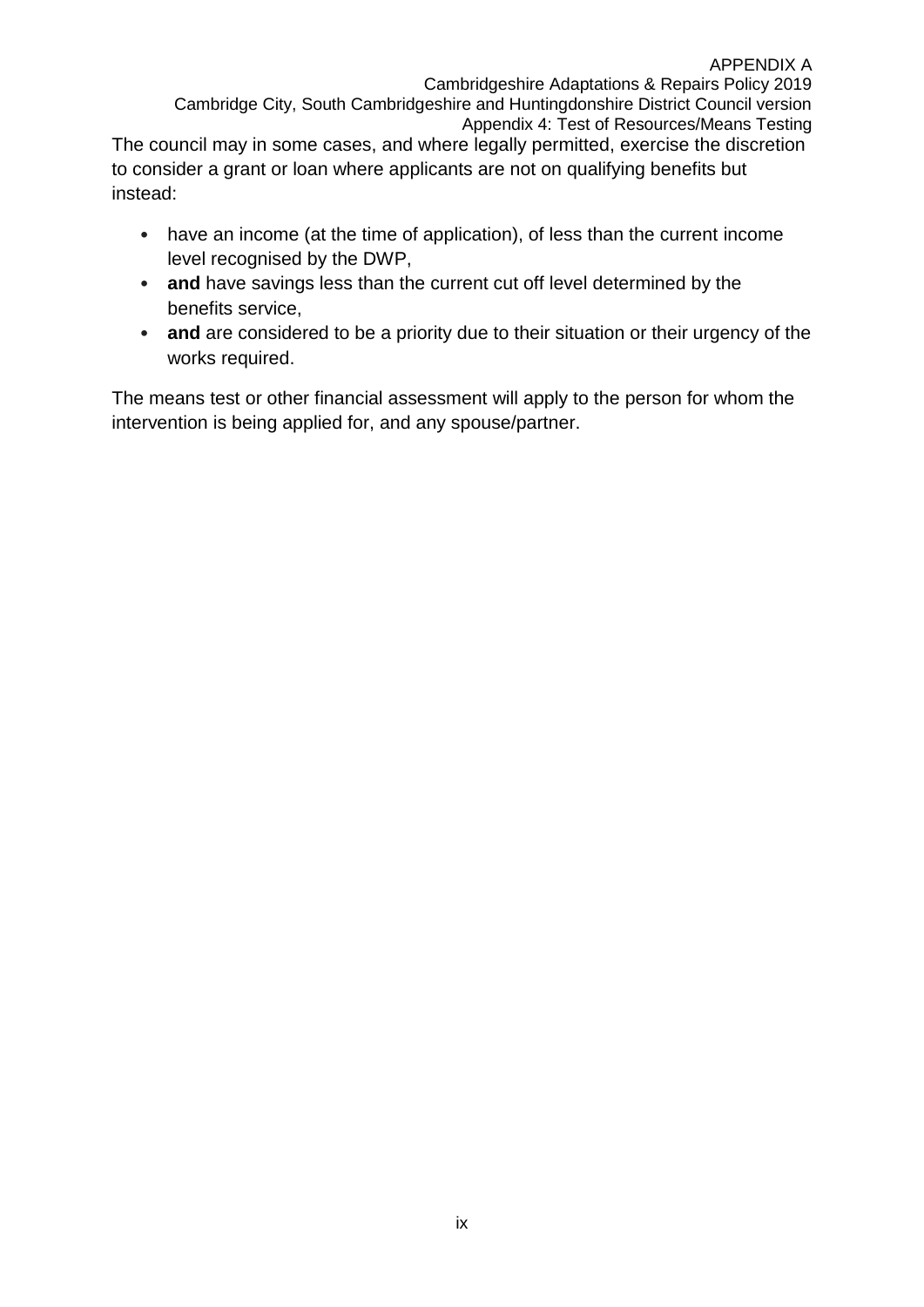## <span id="page-35-0"></span>**Appendix 5**

## <span id="page-35-1"></span>**Documentation required to demonstrate a legal interest in the property and intention to remain in the property.<sup>12</sup>**

### <span id="page-35-2"></span>a) **Owner-Occupiers**

An owner's certificate which certifies that the applicant has or proposes to acquire an owner's interest in the dwelling, and that the applicant intends that the person requiring financial assistance will live in the dwelling as their only or main residence throughout the relevant grant/loan condition period, or for such shorter period as his/her health and other relevant circumstances permit. The Council retains the discretion to demand repayment of the grant or loan if this condition is breached.

### <span id="page-35-3"></span>**b) Tenants**

A tenant's certificate which certifies that the person requiring financial assistance is a tenant, and that they intend that the occupant for whom the assistance is being sought will live in the dwelling as their only or main residence throughout the relevant grant/loan condition period, or for such shorter period as his/her health and other relevant circumstances permit.

The Council retains the discretion to demand repayment of the grant or loan if this condition is breached. It will be at the Council's discretion whether an application should also be accompanied by an owner's certificate from the landlord.

### <span id="page-35-4"></span>c) **Occupiers (in relation to houseboats and park homes)**

An occupier's certificate that states the applicant intends that the occupant for whom assistance is being sought will live in the qualifying houseboat or park home as their only or main residence throughout the relevant grant/loan condition period or for such shorter period as his/her health and other relevant circumstances permit. The Council retains the discretion to demand repayment of the financial assistance if this condition is breached. A consent certificate must also accompany an occupier's application, from each person with an interest in the land or mooring, or in the park home site or boatyard itself.

If none of the above certificates are appropriate to the applicant's situation then signed documentation shall be provided by either the owner or the occupier to

 $\overline{1}$  $12$  See sections 21-22A of the Housing Grants, Construction & Regeneration Act 1996 for more detail: http://www.legislation.gov.uk/ukpga/1996/53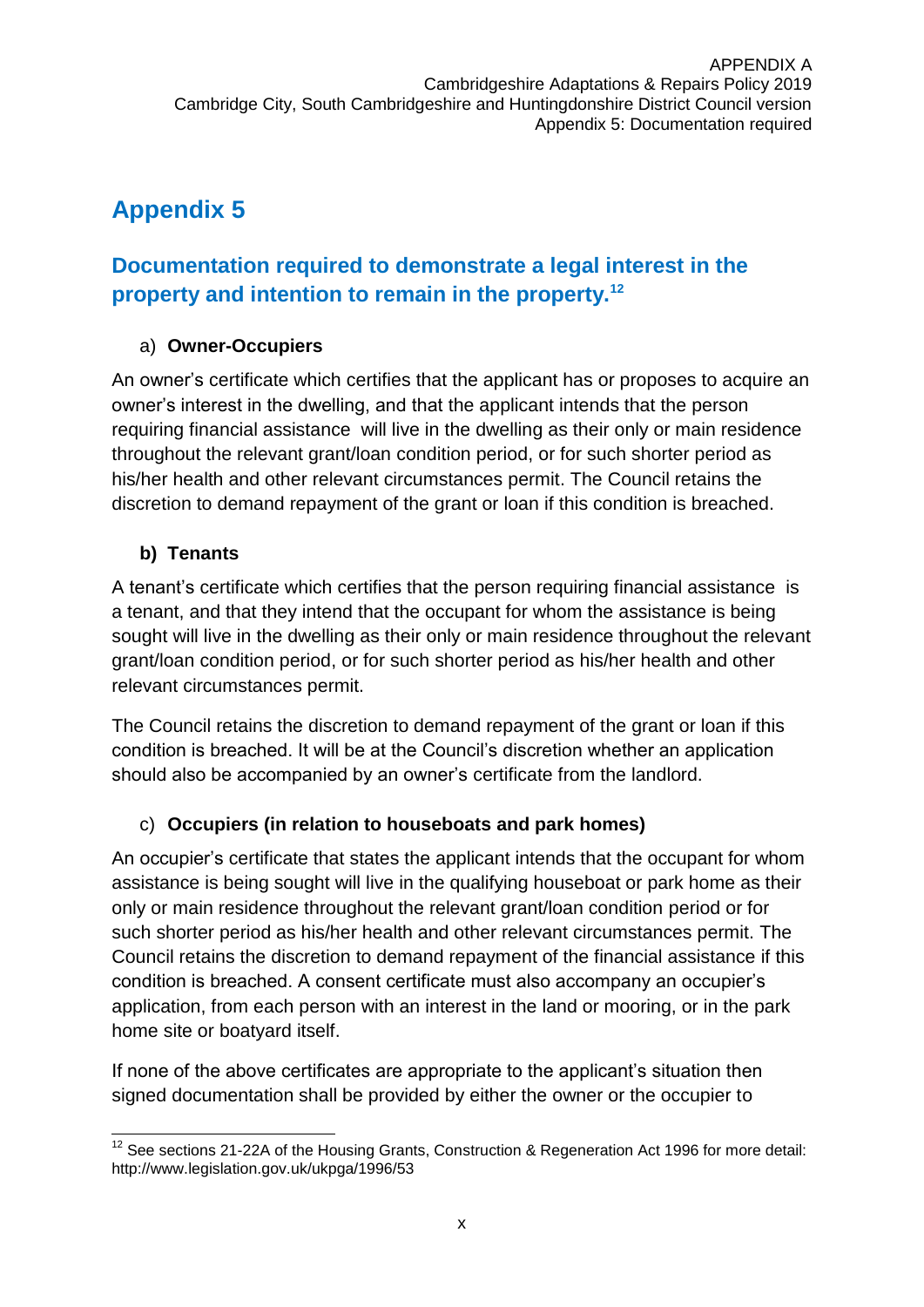APPENDIX A Cambridgeshire Adaptations & Repairs Policy 2019 Cambridge City, South Cambridgeshire and Huntingdonshire District Council version Appendix 5: Documentation required confirm the intention for future occupation of the property by the person for whom financial assistance is being sought.

### <span id="page-36-0"></span>**d) Availability for letting**

In a case where a certificate of intended letting accompanies the application:

• It is a condition of any financial assistance under this Policy that, throughout the relevant grant/loan condition period the dwelling will be let or available for letting to the applicant as a residence. Being available as a holiday letting will not satisfy compliance with this requirement.

It is also a condition of the financial assistance that the Council, may, by written notice require the owner to provide, within 21 days of that notice, a statement showing how the property is occupied and by whom.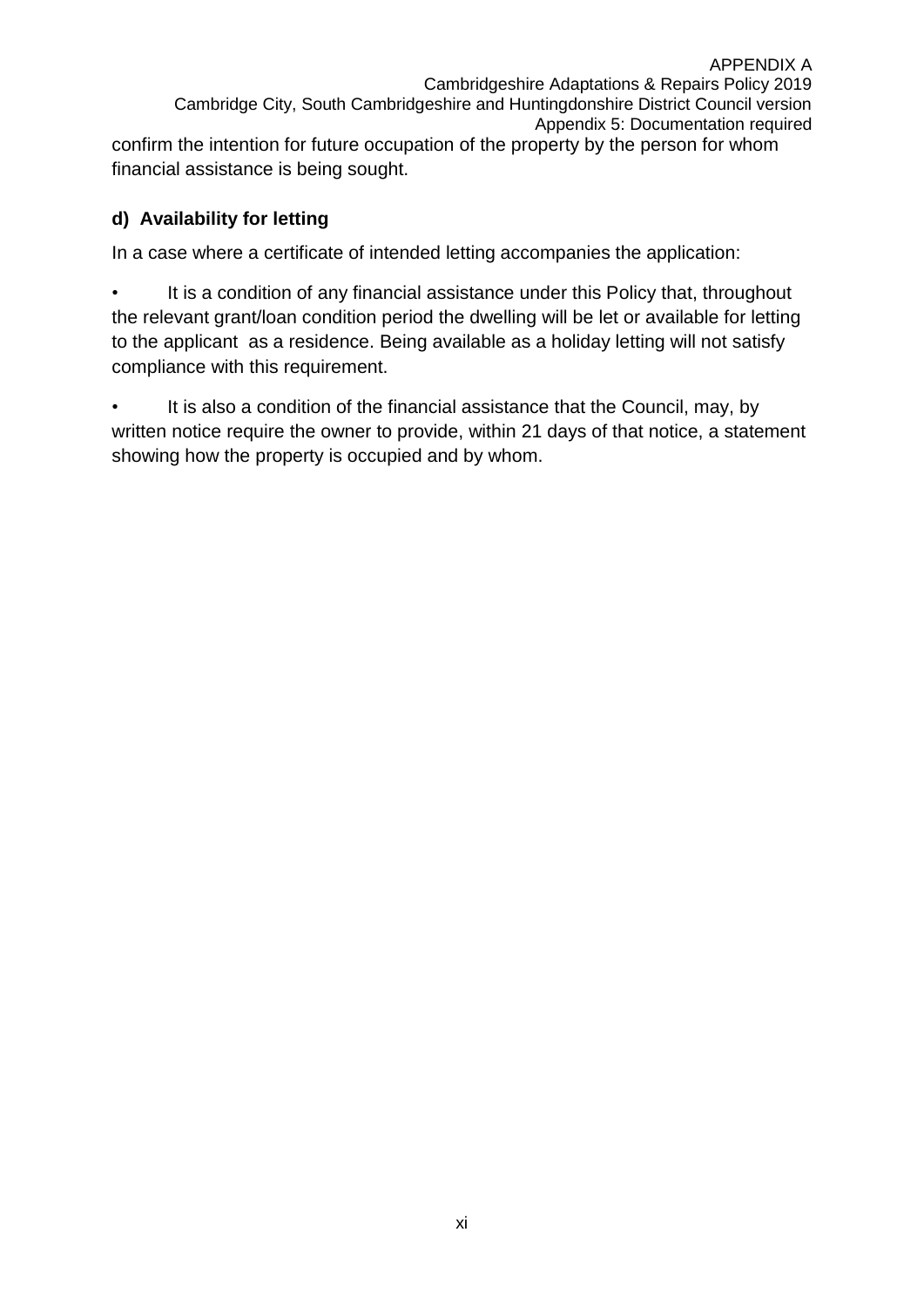## <span id="page-37-0"></span>**Appendix 6**

## <span id="page-37-1"></span>**Glossary**

| <b>Term</b>             | <b>Definition</b>                                                                                                                                                                                                                                                                                                                                                                                                                                                                                                                                                                               |
|-------------------------|-------------------------------------------------------------------------------------------------------------------------------------------------------------------------------------------------------------------------------------------------------------------------------------------------------------------------------------------------------------------------------------------------------------------------------------------------------------------------------------------------------------------------------------------------------------------------------------------------|
| Assistance              | Any form of financial assistance approved under this<br>Policy                                                                                                                                                                                                                                                                                                                                                                                                                                                                                                                                  |
| <b>Better Care Fund</b> | The Better Care Fund (BCF) is a programme<br>spanning both the NHS and local government which<br>seeks to join-up health and care services, so that<br>people can manage their own health and wellbeing,<br>and live independently in their communities for as long<br>as possible.                                                                                                                                                                                                                                                                                                             |
|                         | The BCF has been created to improve the lives of<br>some of the most vulnerable people in our society,<br>placing them at the centre of their care and support,<br>and providing them integrated health and social care<br>services, resulting in an improved experience and<br>better quality of life.                                                                                                                                                                                                                                                                                         |
| Category 1 Hazards      | Hazards in the home as assessed as 'serious' through<br>the Housing Health & Safety Rating System.                                                                                                                                                                                                                                                                                                                                                                                                                                                                                              |
| Children                | For mandatory DFG applications the relevant person<br>is a child if:<br>under the age of 16<br>a person who is 16 or over but not yet 20 and is<br>still in full-time non-advanced education (A level and<br>below) and not getting Income Support, income-based<br>Job Seekers' Allowance, income-related Employment<br>and Support Allowance or Universal Credit.                                                                                                                                                                                                                             |
| Condition               | Any condition attached to financial assistance<br>approved under this Policy. Details of conditions are<br>available on request.                                                                                                                                                                                                                                                                                                                                                                                                                                                                |
| Council                 | Any reference to council means the local housing<br>authority operating in the area in which the person on<br>behalf of whom an application is made resides, or an<br>authorised representative of that housing authority. le<br>Cambridge City Council; East Cambridgeshire District<br>Council; Fenland District Council; Huntingdonshire<br>District Council; or South Cambridgeshire District<br>Council. An authorised representative could include,<br>for example: the Home Improvement Agency<br>commissioned by that authority, an Occupational<br>Therapist, a Trusted Assessor, etc. |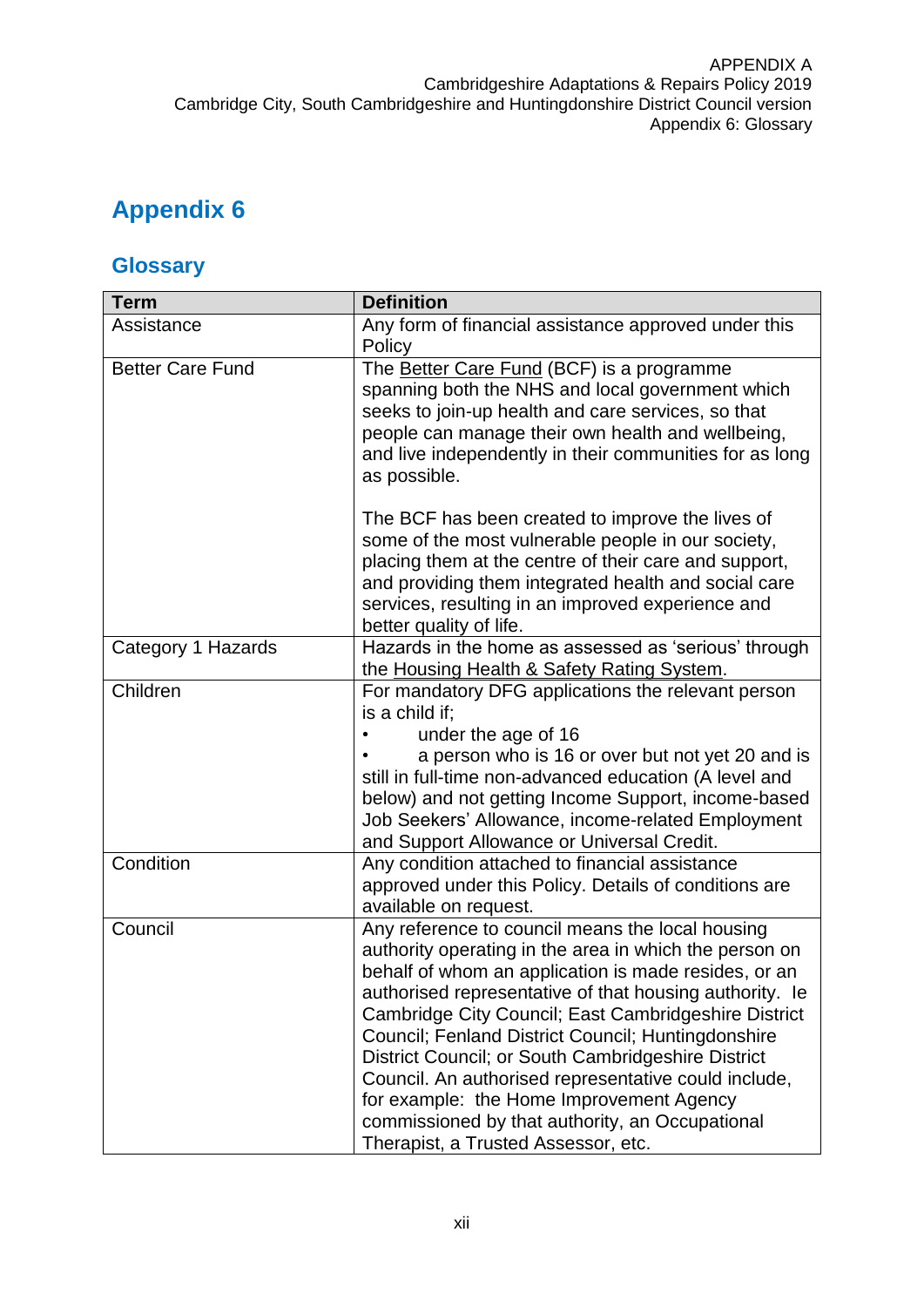Appendix 6: Glossary

|                                  | Apponunce. Oldssary                                       |
|----------------------------------|-----------------------------------------------------------|
| Disabled person                  | For the purposes of this policy, a person is disabled if: |
|                                  | their sight, hearing or speech is substantially           |
|                                  | impaired;                                                 |
|                                  | they have a mental disorder or impairment of              |
|                                  | any kind; or                                              |
|                                  |                                                           |
|                                  | they are physically substantially disabled by             |
|                                  | illness, injury, impairment present since birth, or       |
|                                  | otherwise.                                                |
|                                  |                                                           |
|                                  | (s100 Housing Grants, Construction and Regeneration       |
|                                  | Act 1996)                                                 |
| Discretionary assistance         | Grants and/or loans which the council may make            |
|                                  |                                                           |
|                                  | available to applicants, subject to having a policy in    |
|                                  | place, and to having sufficient funding available to      |
|                                  | offer that assistance. The extent to which discretionary  |
|                                  | assistance may be available to an applicant may also      |
|                                  | be subject to how the council concerned interprets        |
|                                  | and/or implements financial regulations - eg use of       |
|                                  | capital grant funding for revenue purposes.               |
| Disposal of a property           | Any reference to 'disposal' of a property means:          |
|                                  | A conveyance of the freehold                              |
|                                  |                                                           |
|                                  | An assignment of the lease – where the lease              |
|                                  | was used to qualify for the assistance: eg a              |
|                                  | long lease that was treated as effective                  |
|                                  | ownership                                                 |
|                                  | The grant of a lease, other than a mortgage               |
|                                  | term, for a term of more than 21 years                    |
|                                  | otherwise at a rack rent                                  |
|                                  | In the case of a mobile home or a houseboat,              |
|                                  |                                                           |
|                                  | the sale, pledge or assignment of the mobile              |
|                                  | home or houseboat.                                        |
| Home Improvement Agency          | An agency commissioned by the council to support          |
|                                  | people to remain independent at home. The role of the     |
|                                  | local agency is outlined in section 1.4 of this Policy.   |
| Household                        | The person or persons who occupy a dwelling as their      |
|                                  | only or main residence.                                   |
|                                  |                                                           |
| <b>Housing Health and Safety</b> | National system for assessing risks in residential        |
| Rating System (HHSRS)            | properties. Replaced the old housing fitness standard.    |
| Mandatory assistance             | Disabled Facilities Grants are 'mandatory' in that local  |
|                                  | authorities are legally required to provide them to       |
|                                  | applicants who meet national eligibility requirements.    |
| Maximum grant amount for         | The maximum amount the government says that a             |
| <b>DFGs</b>                      | council can pay as a mandatory Disabled Facilities        |
|                                  | Grant. At the time of writing this policy the maximum     |
|                                  |                                                           |
|                                  | was set at £30,000, but the government has indicated      |
|                                  | that this is likely to change in future.                  |